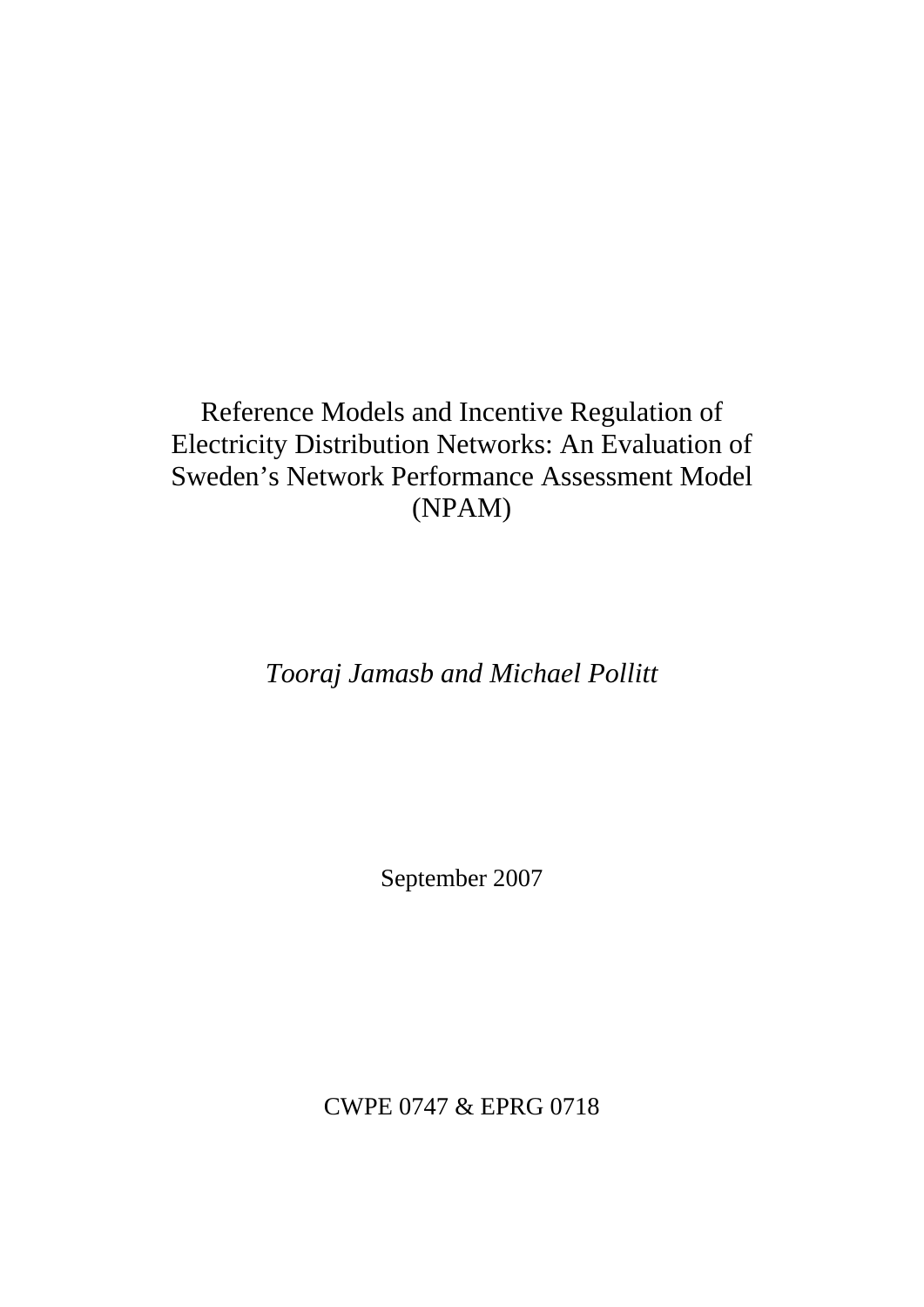# **Reference Models and Incentive Regulation of Electricity Distribution Networks: An Evaluation of Sweden's Network Performance Assessment Model (NPAM)**

**Tooraj Jamasb \* Faculty of Economics University of Cambridge** 

**Michael Pollitt Judge Business School University of Cambridge** 

**19 September 2007** 

#### **Acknowledgements**

We acknowledge the support of the ESRC Electricity Policy Research Group. Authors are grateful for constructive comments from an anonymous referee. All remaining errors remain the responsibility of the authors.

\* Corresponding author. Faculty of Economics, ESRC Electricity Policy Research Group, University of Cambridge, Sidgwick Avenue, Austin Robinson Bldg., Cambridge CB3 9DE, UK. Phone: +44-(0)1223-335271, Fax: +44-(0)1223-335299, Email: [tooraj.jamasb@econ.cam.ac.uk](mailto:tooraj.jamasb@econ.cam.ac.uk)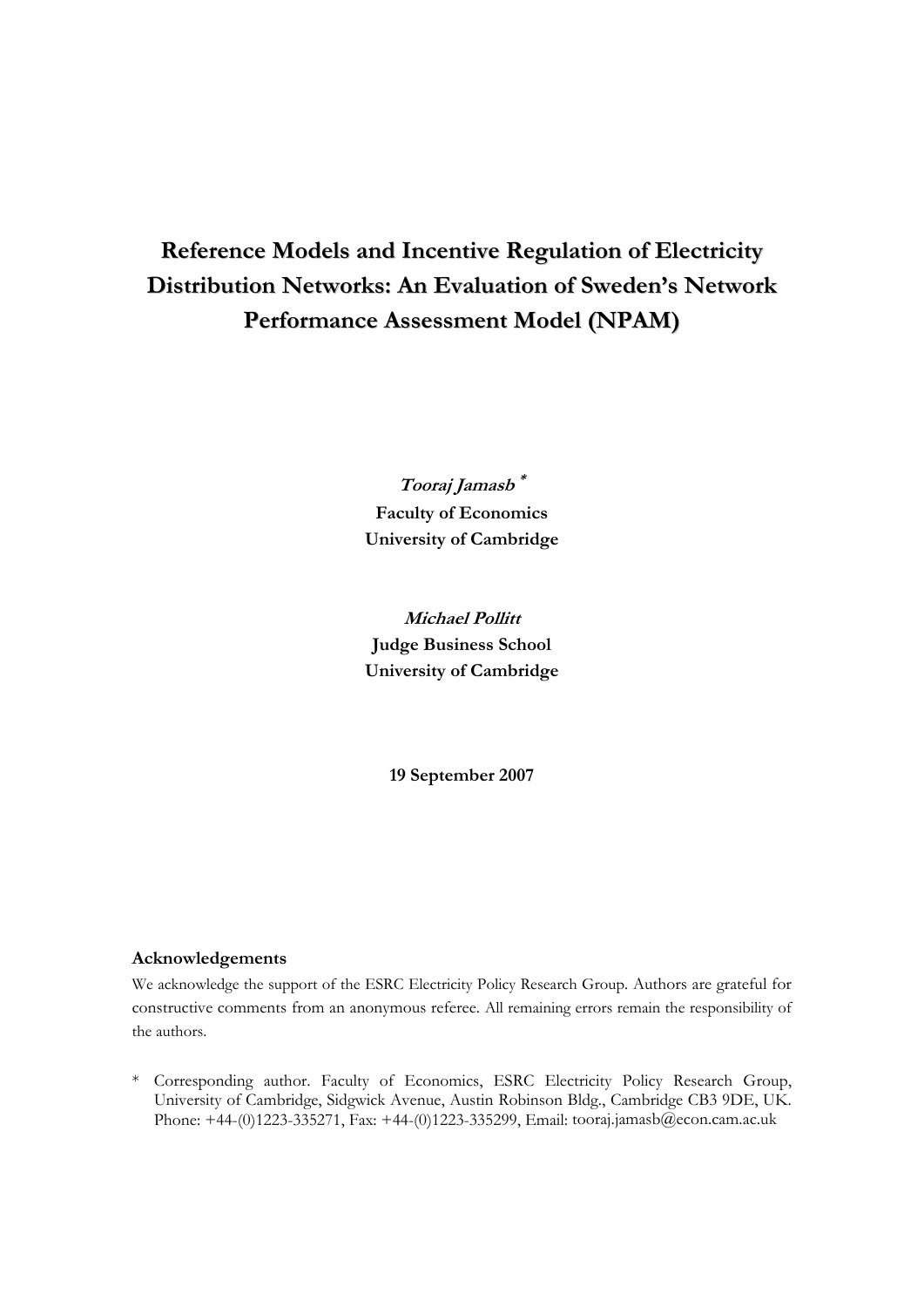# **ABSTRACT**

The world-wide electricity sector reforms have led to a search for alternative and innovative approaches to regulation to promote efficiency improvement in the natural monopoly electricity networks. A number of countries have used incentive regulation models based on efficiency benchmarking of the electricity network utilities. While most regulators have opted adopted parametric and non-parametric frontier-based methods of benchmarking some have used engineering designed 'reference firm' or 'norm' models for the purpose. This paper examines the incentive properties and other related aspects of the norm model NPAM used in regulation of distribution networks in Sweden and compares these with those of frontier-based benchmarking methods. We identify a number of important differences between the two approaches to regulation benchmarking that are not readily apparent and discuss their ramifications for the regulatory objectives and process.

Key words: Electricity, regulation, benchmarking

JEL: L51, L94, L97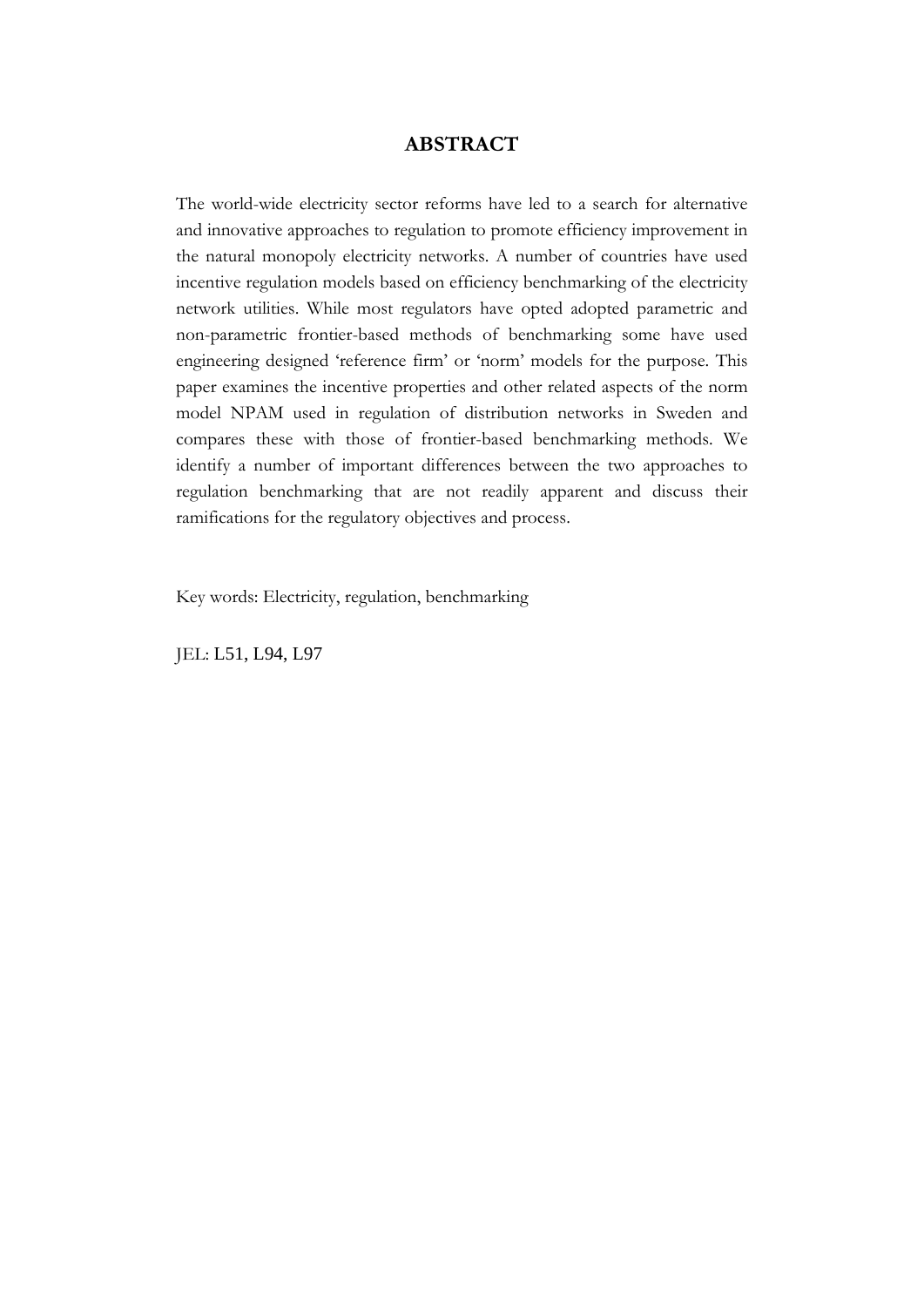# **1. Introduction**

-

Regulatory reform of natural monopoly networks is an important part of the liberalisation of the electricity supply industry (ESI). Effective regulation of distribution utilities can improve their cost efficiency and facilitate competition in the sector. Distribution network charges roughly stand for one-third of final electricity prices and have shown significant potential for efficiency improvement. Therefore, many electricity regulators have sought to replace the traditional and ineffective cost-plus regulation with incentive regulation models and benchmarking to improve the efficiency of the networks. Moreover, they have introduced third-party access to distribution networks in order to promote competition in the wholesale and retail electricity markets.

At the same time, regulators are concerned with the effectiveness and long-term effects of incentive regulation regime on distribution networks. This concern is well placed as the profit incentives of regulation schemes can have important implications for investments and reliability of the networks. The incentive structures are also important for the active networks of future characterised by: responsive industrial and household demand, microgeneration technologies, industrial CHP, decentralised renewable sources, smart meters, and advanced information and communications technologies.

In principle, the purpose of the benchmarking techniques in incentive regulation is to aid the regulator in a transition period to reduce the performance gap among the companies. After this interim period, as the performance gap narrows, the regulation can gradually be based on yardstick regulation models, which mimic competitive conditions (Jamasb and Pollitt, 2001a). Thus the use of frontier-based benchmarking methods should generally be with a view to use in an interim period. Reducing the performance gap may take longer than initially anticipated e.g., in the UK the regulator Ofgem has only recently noticed clear indications of reduction in the efficiency gap among the distribution utilities (Pollitt, 2005). However, this does not change the nature of this long-term objective.

One of the approaches to benchmarking of electricity distribution utilities, as part of incentive regulation scheme, has been the use of reference firms or norm models.<sup>[1](#page-3-0)</sup> The use of norm models as an alternative to frontier-based approaches to benchmarking and regulation is appealing to some regulators. Regulators in Spain, Chile, and Sweden have

<span id="page-3-0"></span>See Jamasb and Pollitt (2001b) for a brief description of alternative approaches to incentive regulation and benchmarking.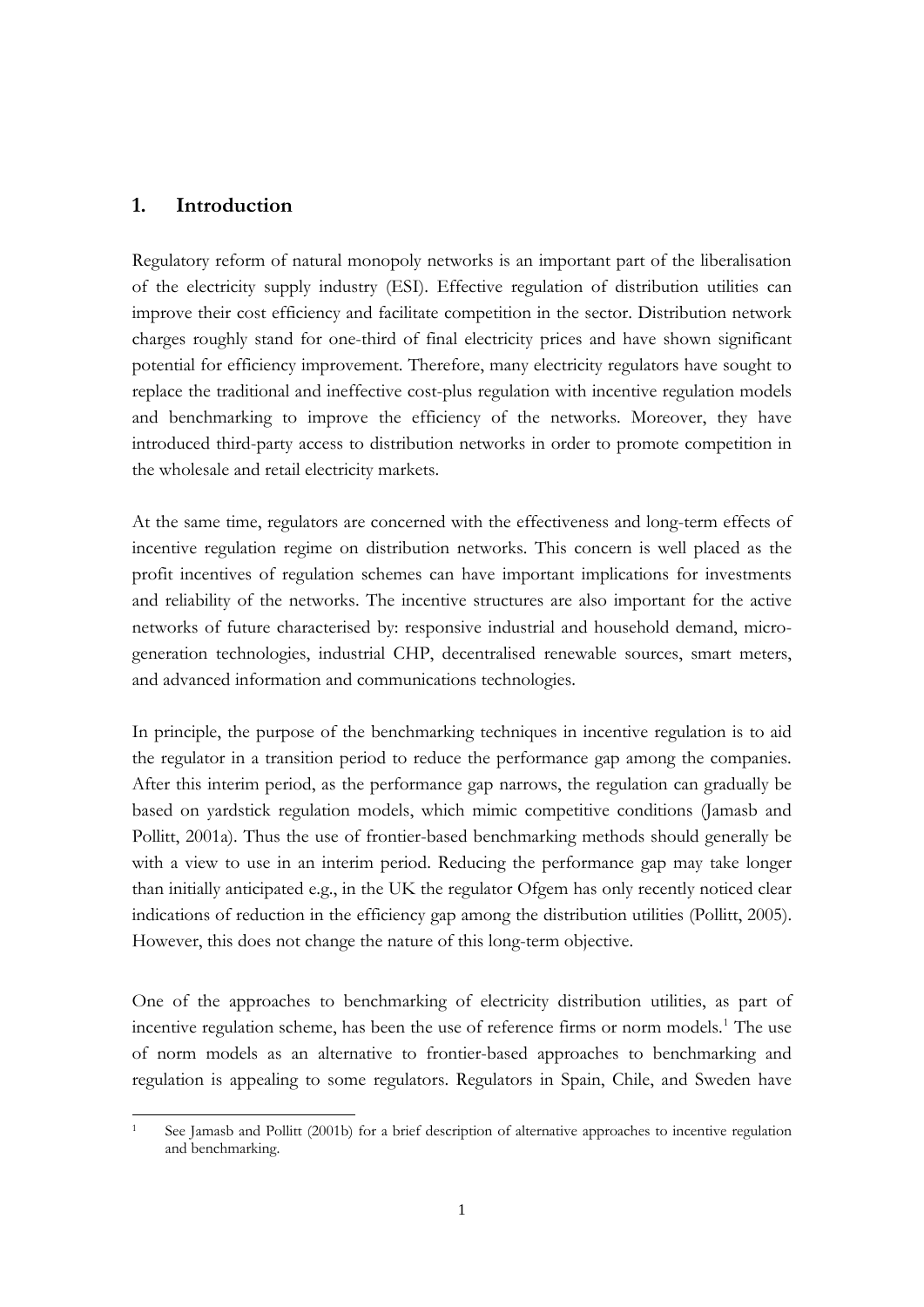developed different forms of reference firm approach to regulatory benchmarking while the German regulator has considered the use of such models.<sup>[2](#page-4-0)</sup> Turvey (2006) suggests such models are superior to the frontier models in use in jurisdictions such as the UK.

In this paper we evaluate the Network Performance Assessment Model (NPAM) adopted by the Swedish energy regulator (EMI) as a benchmarking tool in the incentive regulation of electricity distribution companies. The Swedish electricity sector was deregulated in 1996. At the time of reform, there were over 250 distribution utilities operating under a light-handed and/or self-regulation regime.<sup>[3](#page-4-1)</sup> The EMI has, in recent years, developed the NPAM to oversee and benchmark the performance of electricity distribution utilities against efficient reference networks. The reference model is then applied within an ex-post regulation framework to evaluate the performance of distribution utilities based on a revenue cap approach and to identify those that exhibit significant inefficiency. These firms will then be selected for further regulatory scrutiny and may be subjected to efficiency improvement requirements.

However, the regulatory approach based on reference models combined with ex-post assessments has led to serious conflicts between the regulator and a number of utilities resulting in lengthy legal proceedings involving court rulings and appeal cases. Therefore, the use of reference firm models in network regulation in Sweden offers an opportunity to examine the merits of this alternative approach to benchmarking and incentive regulation of natural monopolies in network industries. In this study we present an assessment of the NPAM as an incentive regulation tool.

The main focus of this paper is on the incentive properties of the NPAM and the regulatory framework within which the model is implemented. The performance of incentive regulation and its associated benchmarking regime is highly dependent on the incentive properties and the wider regulatory context within which these are implemented. Section 2 discusses some important and relevant features of the model and related aspects of the incentive regulation process within which the NPAM is applied. Section 3 addresses the main questions and the related issues associated with the implementation of the model by way of a set of evaluation criteria as reference points for an efficient incentive regulation model. Section 4 is conclusions and policy recommendations.

1

<span id="page-4-0"></span>See Agrell and Bogetoft (2003) for a review of the reference firm models in these countries.<br>The number of utilities has been declining in recent years as a result of many mergers and acquisitions.

<span id="page-4-1"></span>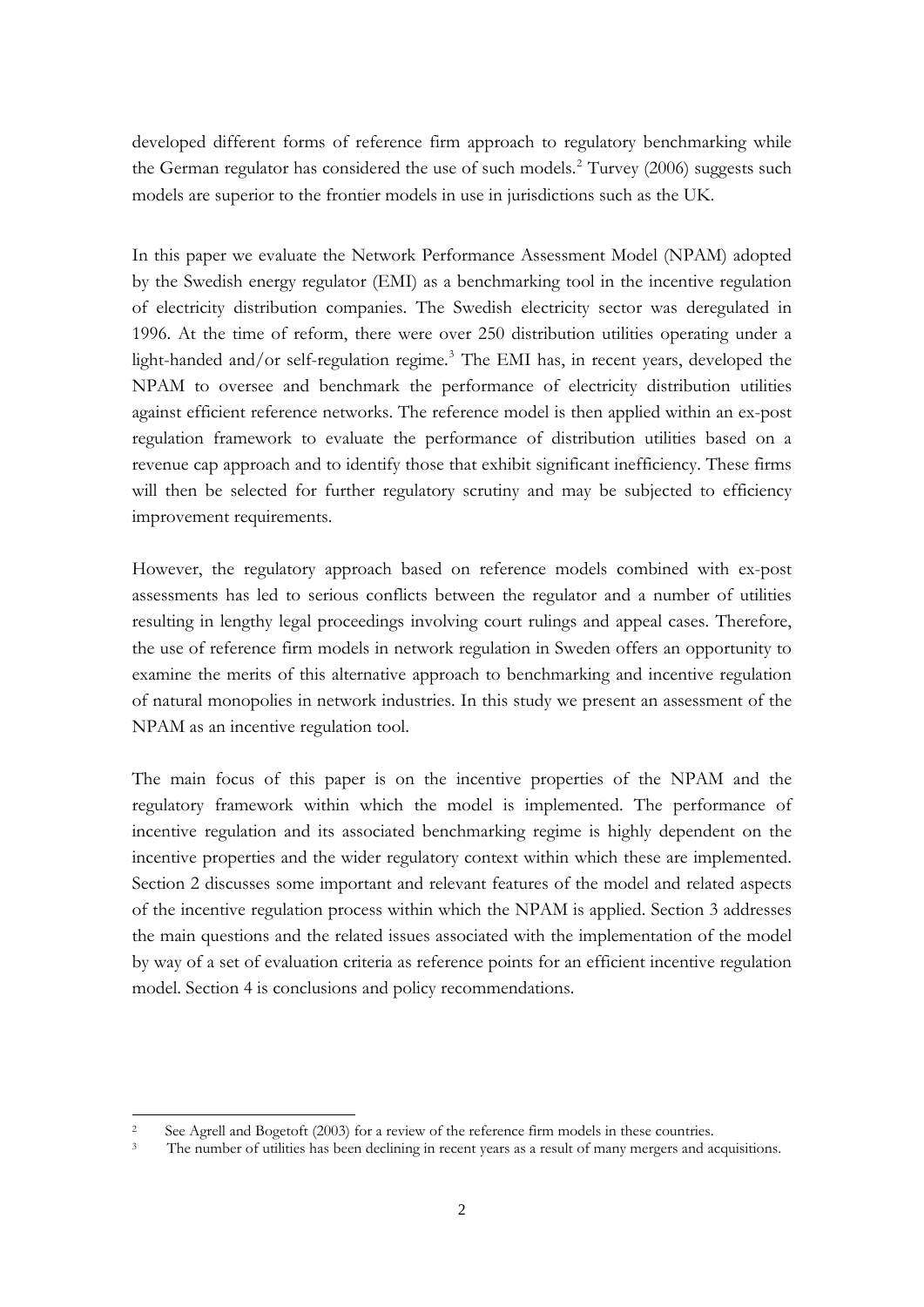# **2. The Swedish Reference Model Approach and Network Regulation - Features and Application**

From a methodological point of view, the NPAM is an engineering approach to develop an economic model of electricity distribution networks. The model is based on designing a fairly efficient model of each distribution network based on a number of standard technical and economic information. A separate reference model is then developed for the service area of each real distribution network. The resulting models then serve as a reference or benchmark for assessing overall efficiency (cost and quality of service) of the real networks on which they have been modelled. Real networks whose efficiency will deviate more than a pre-defined degree will be subject to regulatory scrutiny and can be required to achieve specific performance targets. The development of the NPAM for each real network consists of a set of specific steps as summarized in Box 1 (Stem, 2004).

An overall benchmarking model should reflect the main costs and other significant aspects of operation of networks. Broadly, the NPAM is an integrated or "all-in-one" incentive model incorporating operating and maintenance expenditures (Opex), capital expenditures (Capex), quality of service, and network losses in a single model. Aggregation of these important elements into a single model has useful efficiency and incentive properties. Firms can adjust their inputs and outputs more efficiently by weighting the incentives and tradeoffs between them while taking own individual costs and circumstances into account.

Although pursuit of profit offers strong cost saving and efficiency improvement incentives these must be sought through suitable regulation frameworks (Domah and Pollitt, 2001). The incentive regulation model in Sweden based on benchmarking using norm models in annual ex-post reviews could be viewed within the context of its institutional setting. The predominant state and local ownership of the networks in Sweden could have been influential in adopting a somewhat modest departure from the self-regulation mode that was in place prior to the reform.<sup>[4](#page-5-0)</sup>

The NPAM does not measure relative inefficiency of firms using real reference firms as in conventional incentive regulation and benchmarking. Rather, the NPAM develops an efficient, though not optimised, design of real firm as individual benchmarks. In this respect, NPAM differs from frontier benchmarking approaches that use Data Envelopment Analysis (DEA), Corrected Ordinary Least Squares (COLS), and Stochastic Frontier Analysis (SFA) techniques that measure relative efficiency of firms relative to a

1

<span id="page-5-0"></span><sup>&</sup>lt;sup>4</sup> Also the Norwegian electricity sector has a long tradition of local ownership. However, since the 1980s, there has been a shift in emphasis to economic approach (relative to technical) to regulation, a trend that is evident in the post reform regulation in Norway (see e.g. Thue, 1993).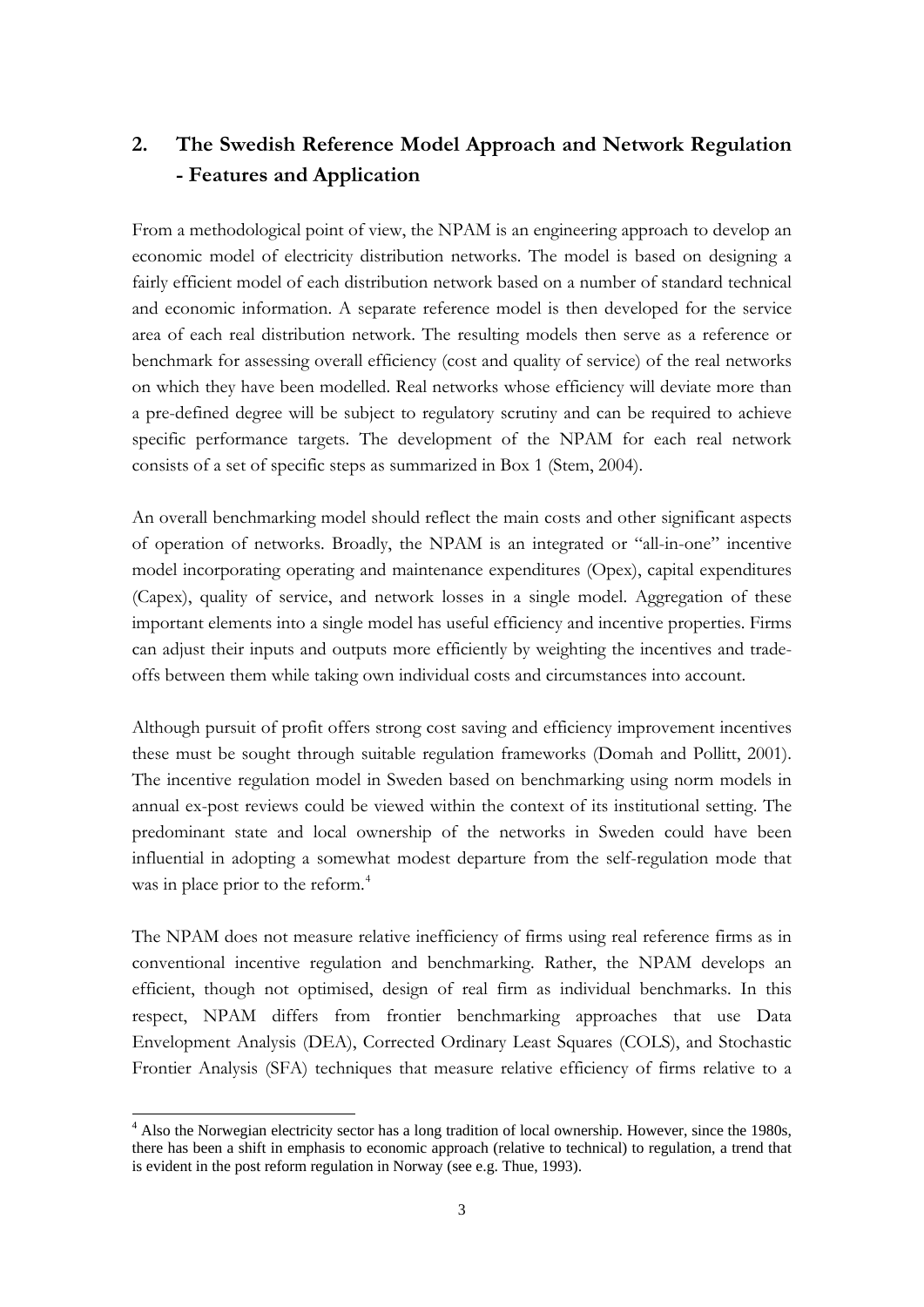best practice or efficient frontier made of real firms. Also, the NPAM does not explicitly mimic market competition among real firms. In effect, NPAM assigns individual benchmarks to each firm. Therefore, NPAM differs from a conventional yardstick regulation based on a common benchmark. It also represents an efficient benchmark based on a new network while making allowance for the age of the actual network.

i. Information on the geographic co-ordinates of all customers for each network company is obtained. ii. Information is collected on customers: numbers, energy, and power. iii. The model creates a reference network based on technical and legal requirements and with high service quality standards. iv. Using the reference network NPAM derives an installation register for: Meters of line per bleeding point A density measure to every meter of line Number of transformer stations Capacity for every transformer station A density measure for every transformer v. The model then calculates the investment cost of a reference firm based on standard costs of equipment from the Swedish Electricity Building Rationalisation (EBR) catalogue. vi. Costs of building and operating an efficient network today and related costs are derived from a number of cost functions for: Capital expenditures (real cost of capital) - compensation for depreciation, equity, debt (risk free and risk premium) Cost of operation and maintenance ■ Network administration costs Cost of network losses Financial costs Return on capital vii. Deductions from revenues are made for quality of service using supply interruptions data of actual companies and customer willingness-to-pay (WTP) values. viii. Costs of the reference network are then compared against those of the actual networks to obtain a "charge grade" (as ratio of cost of real firms over the reference firm) as performance measure of the real network. ix. The benchmarking exercise is to take place every year *ex-post* and relative to the previous year. Firms with charge grades exceeding unity by a certain margin can then be subject to detail investigation and efficiency requirements by the regulator.

**Box 1: The main steps in developing reference networks using the NPAM**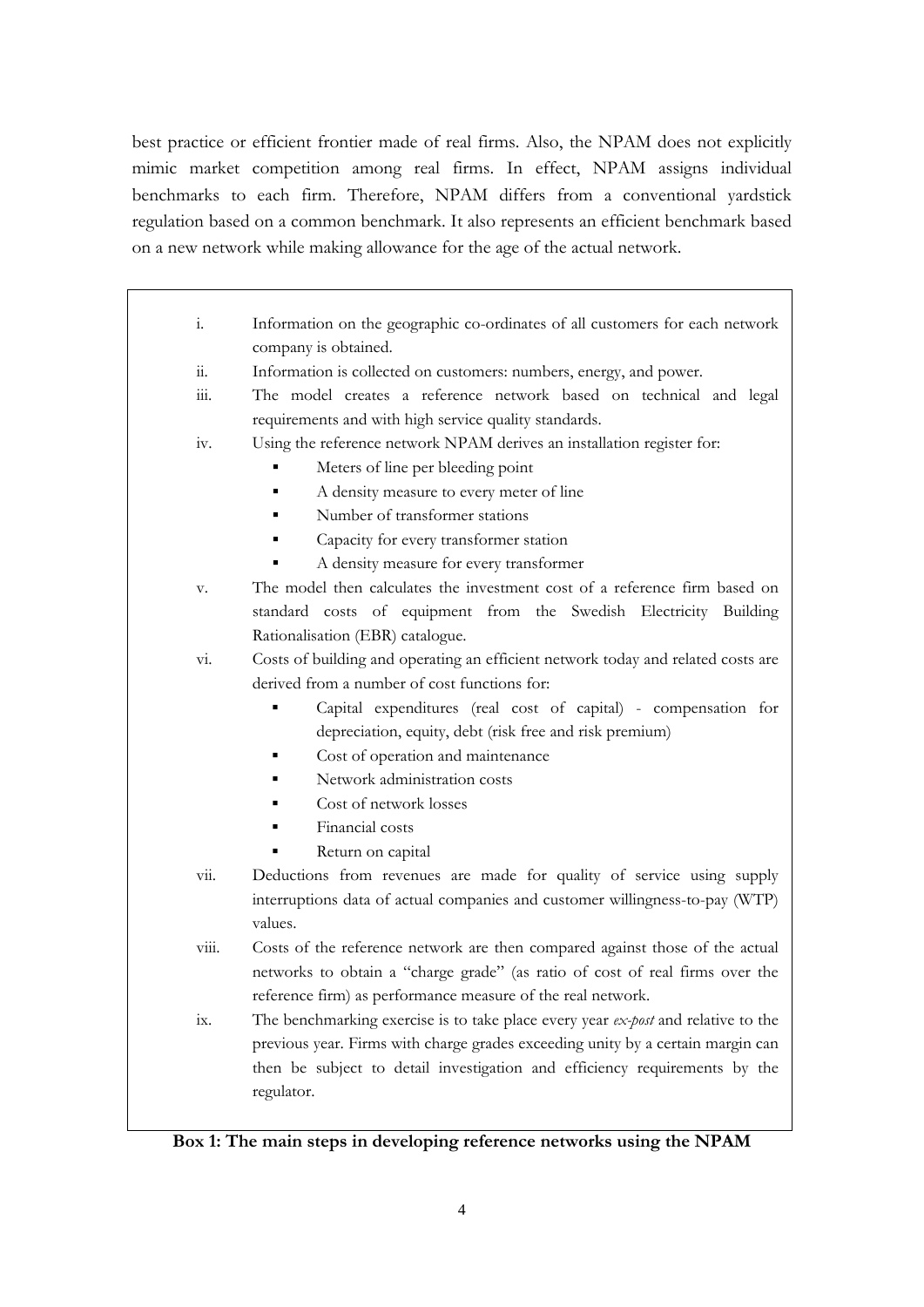Frontier benchmarking approaches are based on within-sample observed performance. The use of relative efficiency in relation to a reference design bears some resemblance to yardstick regulation or performance standard. In NPAM, inefficiency of an individual firm is measured independent of the performance of other firms in the sector. Instead of identifying a common frontier made up of observed best practice, the regulator uses NPAM to identify a separate benchmark or comparator for each firm. In addition, standard asset and component costs for the industry are used to calculate the costs of individual reference firms (see also Section 3.1).

The reference firm is designed as if a new network would be built instantaneously. The model is developed using a stylised optimum design and standard assets. The measured inefficiency of the actual network relative to the reference firm may be due to different factors such as inherited design and assets, management performance, or environmental factors beyond the control of the management or management performance (such factors may since have changed). There may be firms and special cases that do not readily conform to the standard technology and design as in NPAM. For example, some firms may have large sunk investments in vacant capacity in anticipation of demand growth that has not materialised or have only few but large customers. The model's methodology can therefore be unfavourable to some firms.

An important question that arises is to how an incentive regulation framework based on reference models and ex-post price control reviews compares to incentive regulation with frontier-oriented benchmarking and ex-ante price control reviews. Some key considerations in this regard are:

- **Ex-ante vs. ex-post regulation.** Ex-ante regulation is the preferred model by the majority of regulators. As a regulatory contract, ex-ante regulation involves less uncertainty on issues such as the benchmarking model used, efficiency targets set, and the review process. *Ex-ante* regulation requires adjustments for demand growth and price changes but these are fairly easy to incorporate. *Ex-ante* incentives to achieve and retain efficiency gains are stronger and more certain than ex-post determination of gains/penalties or avoidance of regulatory intervention. Ex-post regulation is, therefore, more likely to lead to conflict between the firms and the regulator. It should be noted that, in principle, it is possible to use NPAM in ex-ante regulation.
- **Forward-looking vs. backward looking.** An *ex-post* regulation is in effect a backward looking exercise. The main reservation against this is that the regulated firm is compared to a stylised design determined by the model that may not be accurate and cannot be verified. In addition, the design and operation of the real firms can be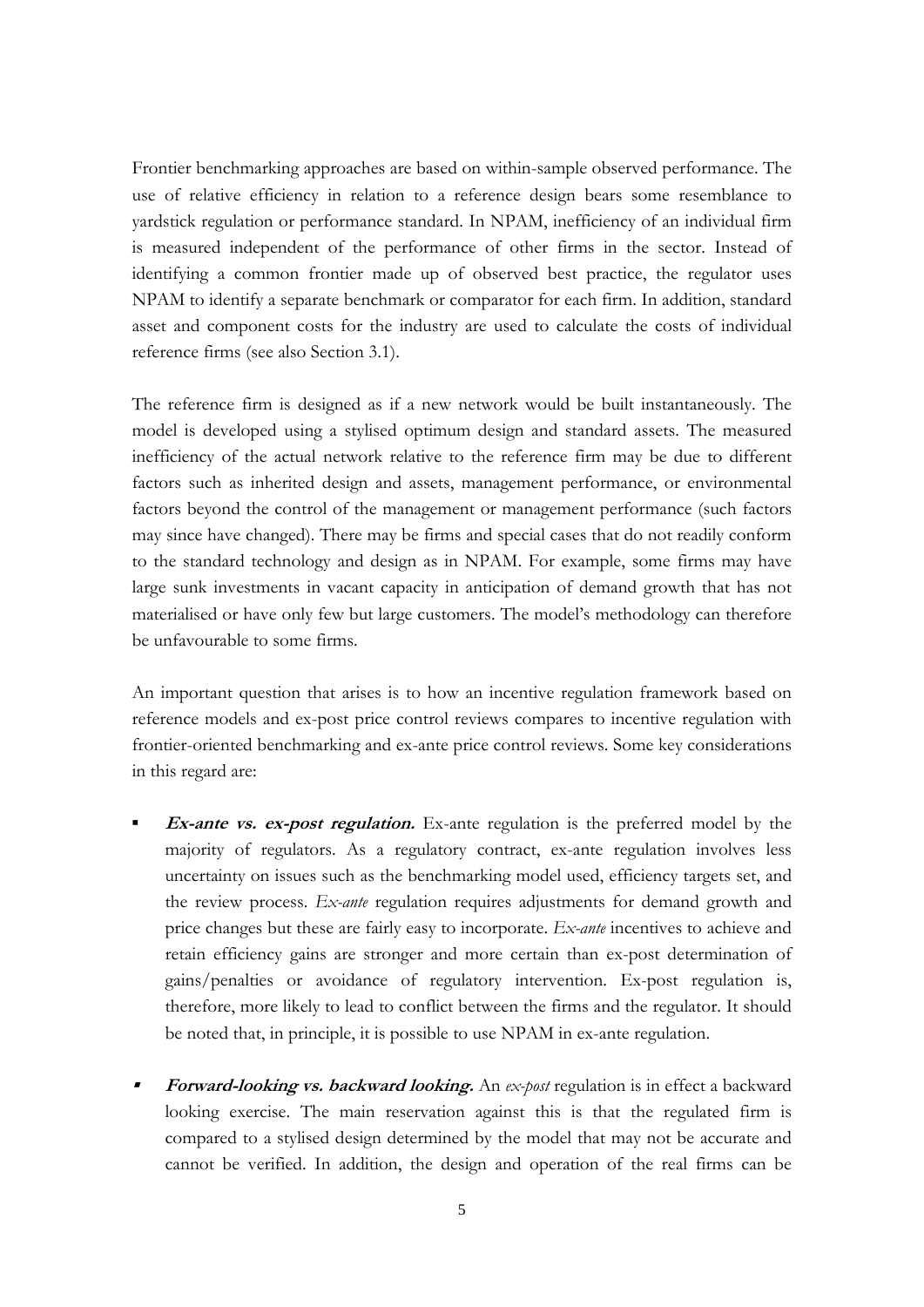influenced by the way they have been allowed to evolve and improve relative to best practice of real firms rather than with reference to the NPAM model.

- **Short-term vs. long-term**. Price control reviews based on annual assessments of firms using NPAM increase uncertainty with regard to regulatory framework and reduce the incentive to engage in long-term efficiency improvement measures. As mentioned, they can also reduce the likelihood that firms can retain the efficiency gains achieved. This aspect will be discussed in more detail in the next sections.
- **▪***Design*. The design of the NPAM is based on that of a new network also described as the "greenfield" approach and based on New Present Purchase Value (Turvey, 2006). It is desirable that, in the long-run, utilities reach an optimum network design. In the short-run, however, some firms may deviate significantly from optimum design. Given the right incentives, asset valuation based on "brownfield" approach - i.e. the existing network configuration - can be also be effective in promoting greater design efficiency. While information on efficient design is available to the firms, flexibility and freedom of choice to move towards better design is likely to be more effective. In addition, reference models implicitly assume that firms are the sum of their constituent components, for example, in the form of configuration of model parameters for different voltage levels. However, the organisation and structure of real firms may deviate from those suggested by their reference models. Real firms can have synergies among their activities and assets and the efficiency with which these are combined and managed. Econometric and non-parametric approaches to benchmarking can capture such effects from observations of real firms.
- **▪Replacement cost asset valuation.** The justification for the use of replacement costs in utility regulation is not conclusive. This is particularly the case for valuation of existing assets and to a lesser extent though less so for new investments (see Johnston, 2003). The bottom-up structure of the NPAM almost requires the use of replacement cost and makes difficult to use other asset valuation methods in reference models. However, frontier-benchmarking techniques can accommodate different asset valuation basis. For example, the Norwegian regulator has used both book value and replacement values in benchmarking. Incorporating such flexibility in the NPAM, if methodologically sound, could require considerably more resources and costs. The key issue is, however, correct representation of investments going forward.

A peripheral but noteworthy point is that there is a distinction between high distribution charges that may simply be due to high costs and those that are due to low costs but high profits. A company with high costs is deemed inefficient from an economic point of view. However, for a locally owned firm with low-cost but high charges, the implication of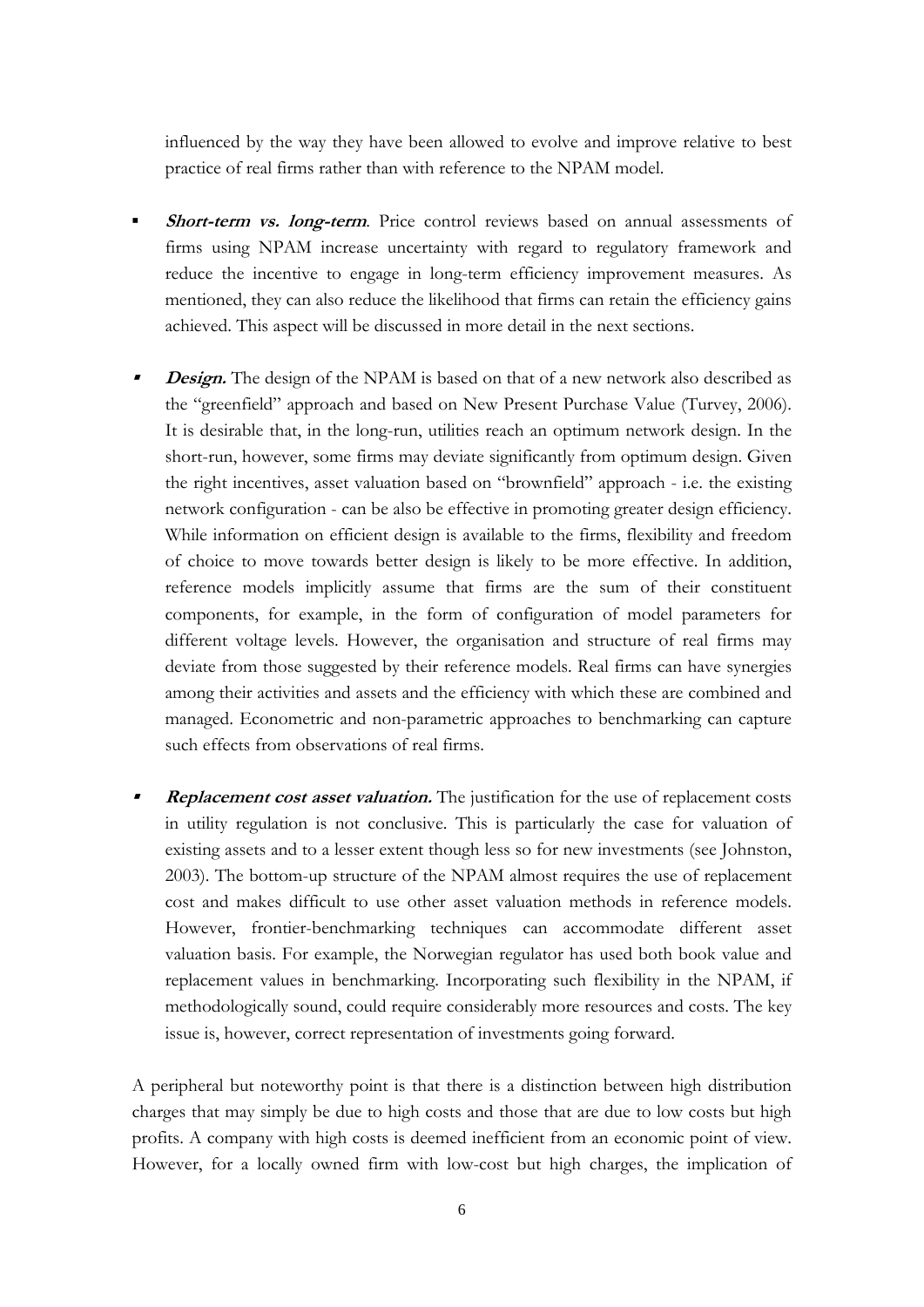ineffective regulation may be mainly a question of local welfare distribution. Municipalityowned utilities are effectively user-owned and their excess profits may be compared with a local tax. Direct consumption taxes such as levies on fuels are often efficient ways of raising local revenues than most tax forms due to low administrative burdens and collection costs.<sup>[5](#page-9-0)</sup>

# **3. Criteria for Evaluating NPAM in Benchmarking and Regulation**

Evidence from leading liberalised electricity sectors such as the UK and Norway shows that strong and independent incentive regulation is effective with unbundled distribution networks combined with benchmarking. In contrast, in New Zealand, the light-handed approach based on self-regulation and information disclosure resulted in distribution companies being the major beneficiary of the gains from liberalisation (Bertram, 2005). Moreover, in Germany, lack of effective regulation and regulated third-party access to networks helped maintain high network charges and slowed down the development of effective competition in the generation and retail markets (Jamasb and Pollitt, 2005).

The effectiveness test of an incentive regulation and benchmarking model is whether the regime has proper incentive properties for efficient outcomes. For the purpose of this paper, we distinguish between two approaches that use some form of incentive regulation and benchmarking: (i) Network Performance Assessment Model (NPAM) which constitutes an engineering approach to benchmarking based on developing efficient networks as reference, and (ii) frontier-based benchmarking methods - i.e. those based on techniques such as Data Envelopment Analysis (DEA), Corrected Ordinary Least Squares (COLS), and Stochastic Frontier Analysis (SFA) - and constitute an economic approach to benchmarking using real firms.

This section specifies a set of criteria for best-practice incentive regulation based on theoretical merit and the accumulated practical experience. The criteria are then used to evaluate the incentive properties of the NPAM in an ex post regulatory setting and to compare this with incentive regulation with frontier-based benchmarking. The evaluation criteria discussed here, therefore, reflect the experience with and desirable features of best practice to latter type of regulation. Nevertheless, these criteria serve as a useful platform and reference point for assessing the NPAM and its regulatory context.

<span id="page-9-0"></span> $\frac{1}{5}$  While it is possible that municipal firms are less efficient than private firms discussing the ownership aspect is beyond the scope of this paper.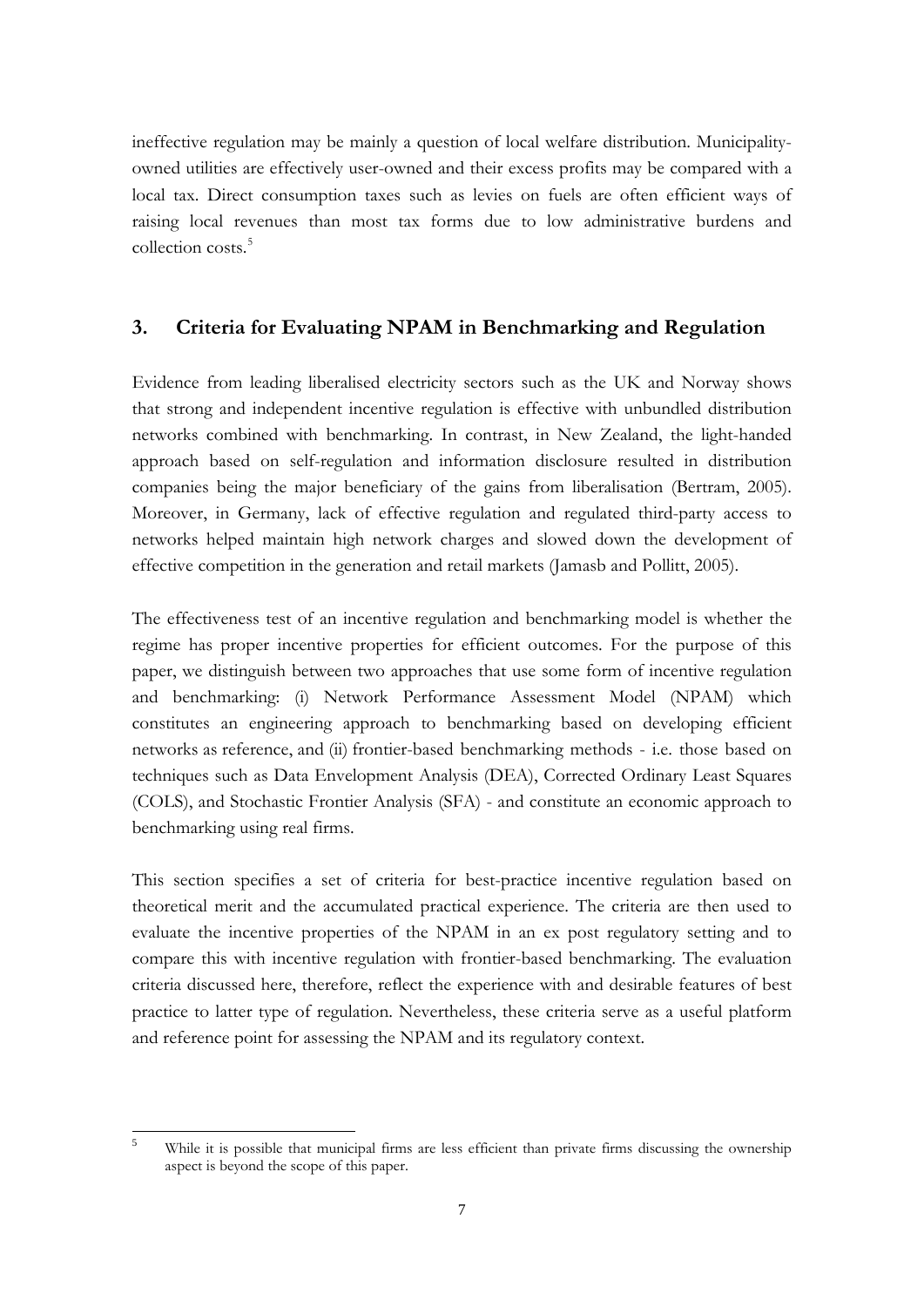#### **3.1 Benchmarking models should include the necessary variables**

The primary building blocks of the NPAM are the number of customers and the capacity at which they are connected to the network. The geographical co-ordinates of customers are used to determine the physical assets (e.g. type of cable and transformer capacity) as a function of location and type of customers. These assets form the basis of the model, which is subsequently enhanced and detailed. In comparison, frontier-based benchmarking models tend to use number of customers and units of energy delivered as outputs and often network length as proxy for customer dispersion.

The NPAM takes into account the required capacity when designing a network. As Turvey (2006) suggests, the units of energy delivered are the throughput rather than the output of a network. The main service of distribution networks is to provide and maintain connection at adequate capacity to customers' premises. Moreover, the amount of energy transported over the network is not a real cost driver but mainly serves as proxy for maximum demand for network capacity and can be measured accurately. Likewise, maximum demand may be used as proxy for network technical capacity which may not be measured accurately. Therefore, in this respect, the NPAM has an advantage over other benchmarking methods.

The NPAM contains the necessary variables to capture the main feature of networks and representation of benchmark models. However, there is a risk that too many parameters may be built into such models which increases the complexity of the models but do not increase their accuracy. This in turn leaves less flexibility for the utilities to improve their efficiency in ways that may deviate from the structure of the benchmark model.

There is, however, an important structural difference between the NPAM and frontierbased benchmarking models. Several of the critical parameters of the NPAM are derived using hyperbolic tangent functions that are entirely based on customer density and five constant terms to resemble empirical data (Equation 1). The parameters dependent on customer density include: geometrical adjustment, back-up lines, back-up transformers, lines, cost of land for transformers, energy losses, interruption cost, and expected interruption cost (Stem, 2004). For each parameter at each voltage level, the functions are estimated using a number of "reference values".

$$
ModTanh(x) = (k_1 + k_2 * tanh(k_3 * (x - k_4)))^{k_0}
$$
\n(1)

Where:

x density (meters of line/customer)  $k_0, ..., k_4$  constants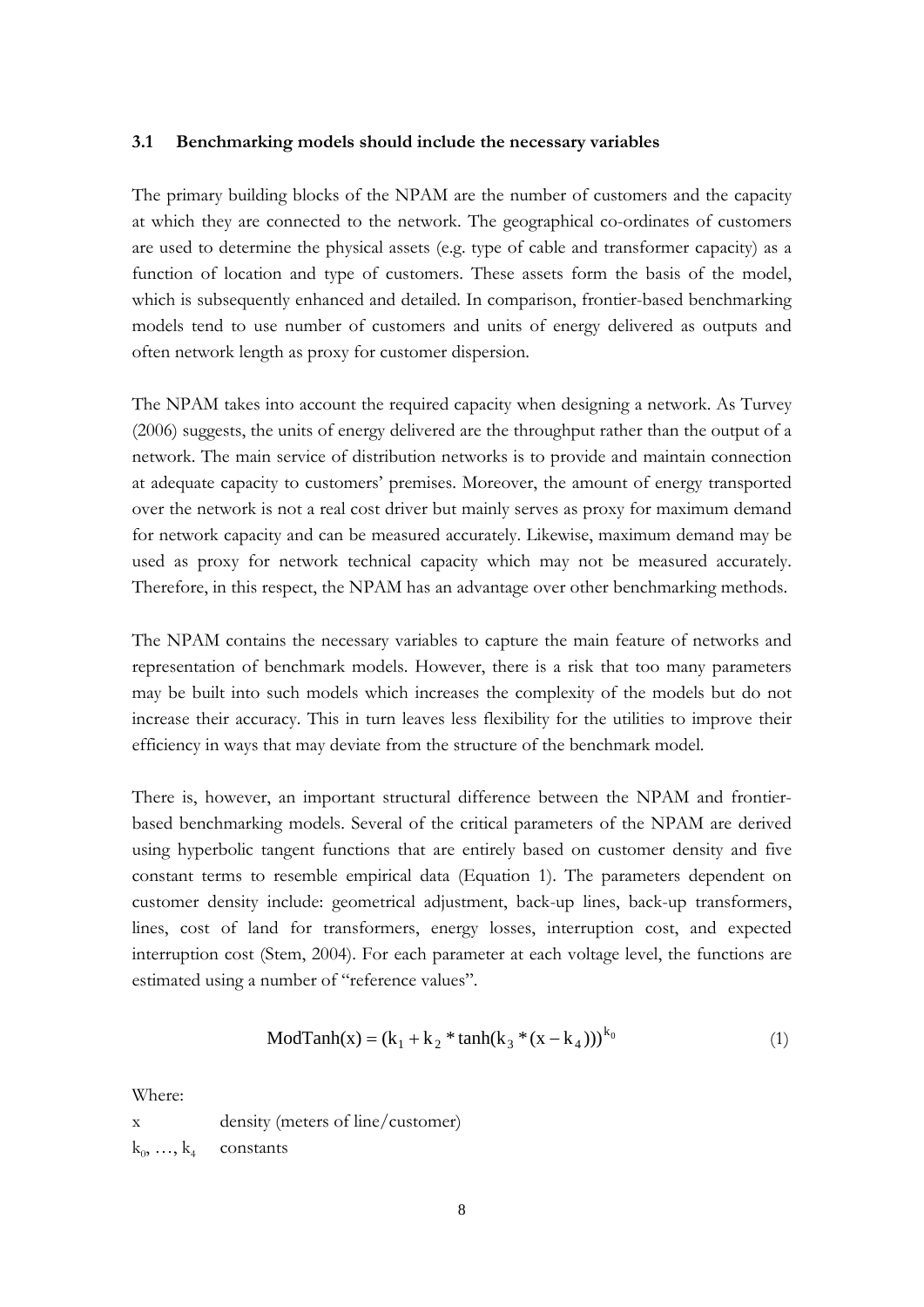The high degree of conditioning on customer density distinguishes the NPAM from frontier based models. This may be compared to inclusion of customer density in a deterministic production function. In frontier-based benchmarking, this would be the same as including customer density directly in the parametric (SFA) or non-parametric (DEA) production function, implying that customer density influences the efficient frontier. In frontier-based benchmarking, customer density would generally be considered as an environmental variable - i.e. a variable over which the firm's management has no control. The efficiency scores can be corrected for the effect of the environmental factors through second stage regressions in DEA or specifying these as environmental (z) variables in SFA. The importance of customer density in the NPAM and its sensitivity to this parameter is a strong assumption that needs to be justified with empirical analysis.

The NPAM implicitly assumes that there is a standard design and efficient operation for a distribution network and aims to approximate this. There can be important structural and cost differences across utilities caused by design, organisational, and environmental factors. For example, in the UK, after two full five-year distribution price control reviews with incentive regulation and benchmarking, there were still significant variations in the cost structure of the 14 distribution network operators (see Ofgem, 2004a). It is also conceivable that there may be multiple ways of combining network designs and resources to achieve the same end in a given distribution area. It is difficult to establish the extent to which the standardised procedures of the NPAM can be aligned with the diversity of cost structure and design of real networks.

As a long-term benchmarking model, the NPAM incorporates the main inputs and outputs of regulatory concern such as operating and maintenance expenditures (Opex), capital expenditures (Capex), service quality, and network energy losses. It is generally accepted that there is some scope for trade-offs between these factors and that firms can use them to adopt to their operating environment. If there are real firms that have a cost structure different from that of the reference network but are more or as efficient of them, this may indicate that such trade-offs can exist. However, the deterministic structure of the reference models does not take the possible trade-offs between these factors into account. In benchmarking against real firms, such trade-offs are reflected in the performance of the sector's best-practice firms. Indeed there may be considerable innovation in the way such trade-offs are handled in real firms.

A comparison of the methodology of the NPAM with that of regression-based benchmarking methods is noteworthy. In regression-based benchmarking models the lefthand-side (LHS) variable (e.g. total cost) and right-hand-side (RHS) variables (e.g. energy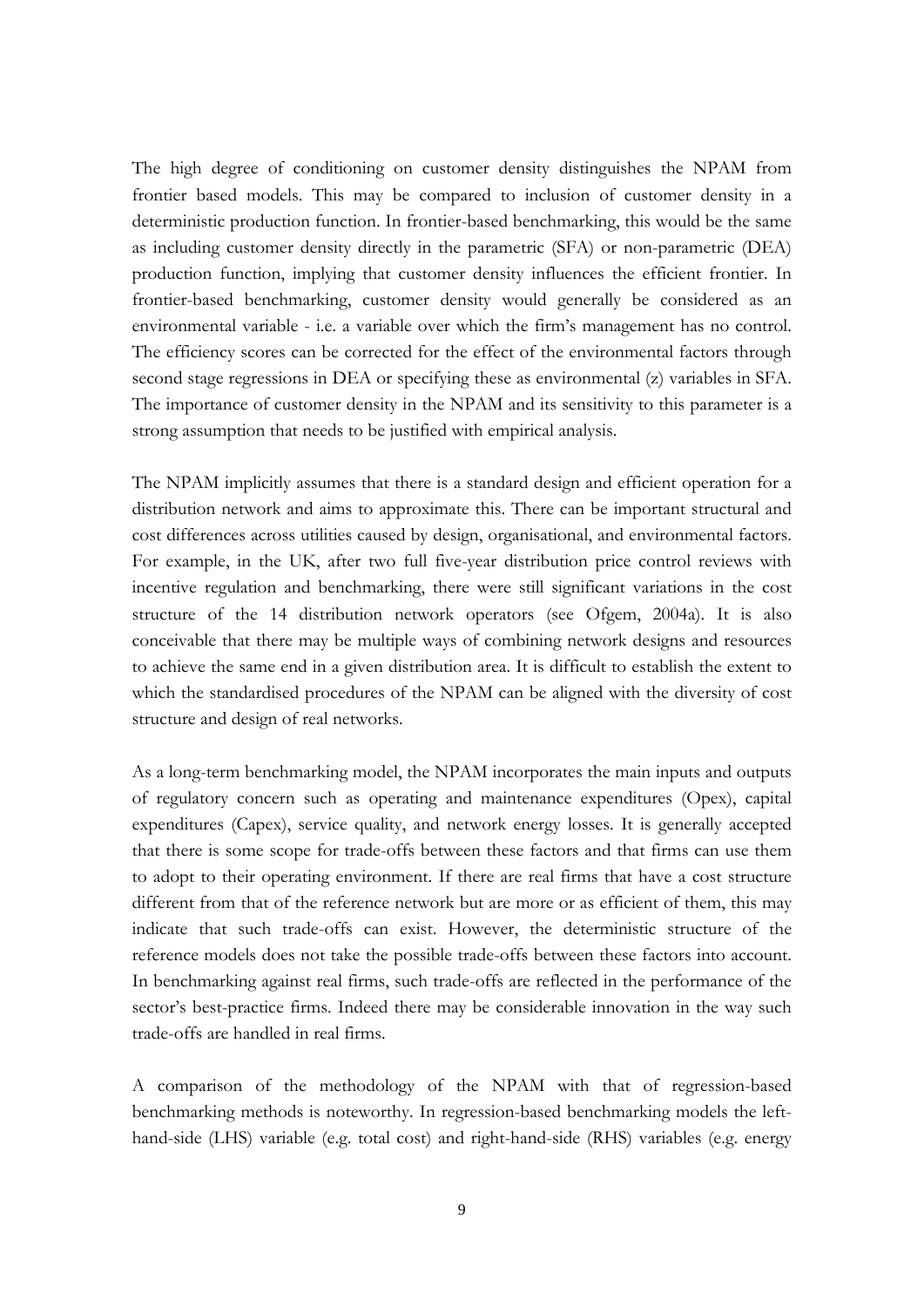and customer numbers as outputs) are each measured independently. There is also an underlying assumption about the production function built into the model through its specification. The "estimated" coefficients of RHS variables can signal whether a variable may be included in or excluded from the model. The values, signs, and significance of coefficients are therefore driven directly from the specific sample at hand.

In the NPAM, the total cost variable is not measured independently from the LHS variables but is "calculated" directly from the RHS variables and density factors (and the industry's average unit costs based on the EBR catalogues). In effect, the accuracy of the NPAM is dependent on the relevance of the pre-determined production function and standard factor costs (both decided prior to benchmarking).

As mentioned, the costs used to calculate the asset base of the reference network in the NPAM are based on EBR (Electricity Building Rationalisation) catalogue. EBR is a voluntary collaboration between the Swedish distribution companies to improve cost efficiency through technical and material standardisation (Olsson and Ahs, 2001). While EBR reduces the regulator's cost of information search to the regulator it cannot be regarded as an independent source of information in the long-run as it is dependent on the firms that the regulator oversees.

#### **Environmental variables**

Apart from customer density, the NPAM does not explicitly take other types of environmental variables into account. In frontier-based benchmarking methods such as SFA and DEA based on actual firms, such factors can more easily be incorporated in the benchmarking model. However, inclusion of too many environmental variables will add considerably to the complexity of the model. Moreover, controlling for such factors outside of the model may need to be made on a case-by-case approach using subjective judgements.

Filippini and Wild (2001) show that in addition to customer density, other environmental factors such as unproductive land, forestation, and agricultural land influence the networks' efficiency. A recent examination of the environmental factors of electricity and gas and distribution companies in the Netherlands found that factors such as soil quality, salty air, procurement of energy and capacity, load factors, and population and connection density did not show significant effect on their costs (Brattle Group, 2006). The study found that only the cost of water crossings longer than one kilometre and local taxes amounted to significant environmental effects. In addition, a study of various environmental factors on quality of service in Norwegian distribution companies found that, with the exception of maximum wind speed in coastal regions, other factors did not appear to have a strong influence (ECON, 2000).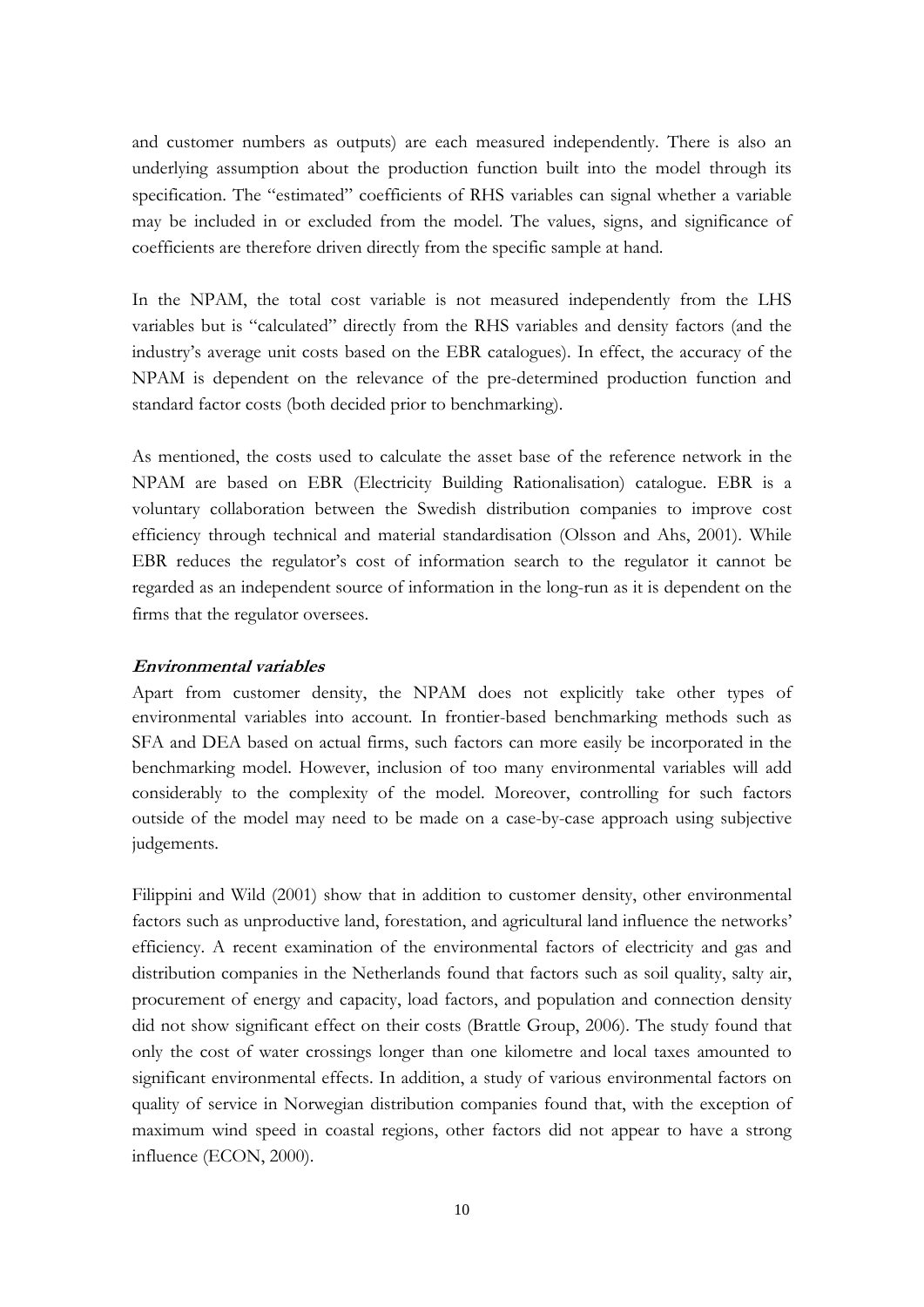It is also conceivable that, in the long-run, utilities are able to adapt to most aspects of their operating environment and the effect of environmental factors on cost and efficiency diminishes. Also, some positive and negative effects of environmental factors may cancel each other out. However, there is a need for further examination of their environmental factors and to develop the techniques for taking these factors into account. In addition, the extent and nature effect of environmental factors on firm performance may not be the same everywhere and they still need to be determined on a country to country basis.

#### **3.2 Select and or create efficient comparators**

Similar to frontier-based benchmarking methods, the NPAM identifies a single measure of overall efficiency of the real firm in relation to the reference network. In the NPAM, this measure is in the form of a performance ratio. The NPAM develops 'an' efficient model using a set of key parameters in a specific way. However, the NPAM's methodology implies that there is a unique or standard efficient design for each real network.

Moreover, a model is, by definition, only a simplified representation of a real system. A question is, therefore, how detailed a model should be. At one extreme, the design and operationalisation of an optimally designed model will be, at least, as complex as the real system that it attempts to represent. It can then be argued that any entity able to design the perfect model of a real network should, in principle, also be able own, maintain, and operate the network efficiently. The answer to the above questions is, therefore, that the NPAM is unlikely to identify and reflect a "true" or single possible efficient design and operation of a real network. For example, Griffel-Tatje and Lovell (1999) show that, in terms of operation and maintenance, the real Spanish electricity distribution utilities were more efficient than those of the theoretical firms.

Another issue is whether the resulting reference model is useful as a benchmark. When designing a modern and efficient structure and operation, the NPAM cannot reflect the historical development of the companies, which span over many years. The existing assets of actual firms are largely sunk costs and may represent the needs of a rather different demand structure and forecasts two or three decades ago. In the short-run, many firms have limited ability to alter their design. A clear advantage of using real firms as benchmark is that to the extent that real firms share have similar historical developments, the effect of such factors on measured relative efficiency diminishes.

Moreover, following the discussion of perfect models of real systems, the NPAM does not appear to reduce information asymmetry between the regulator and the firm. On specific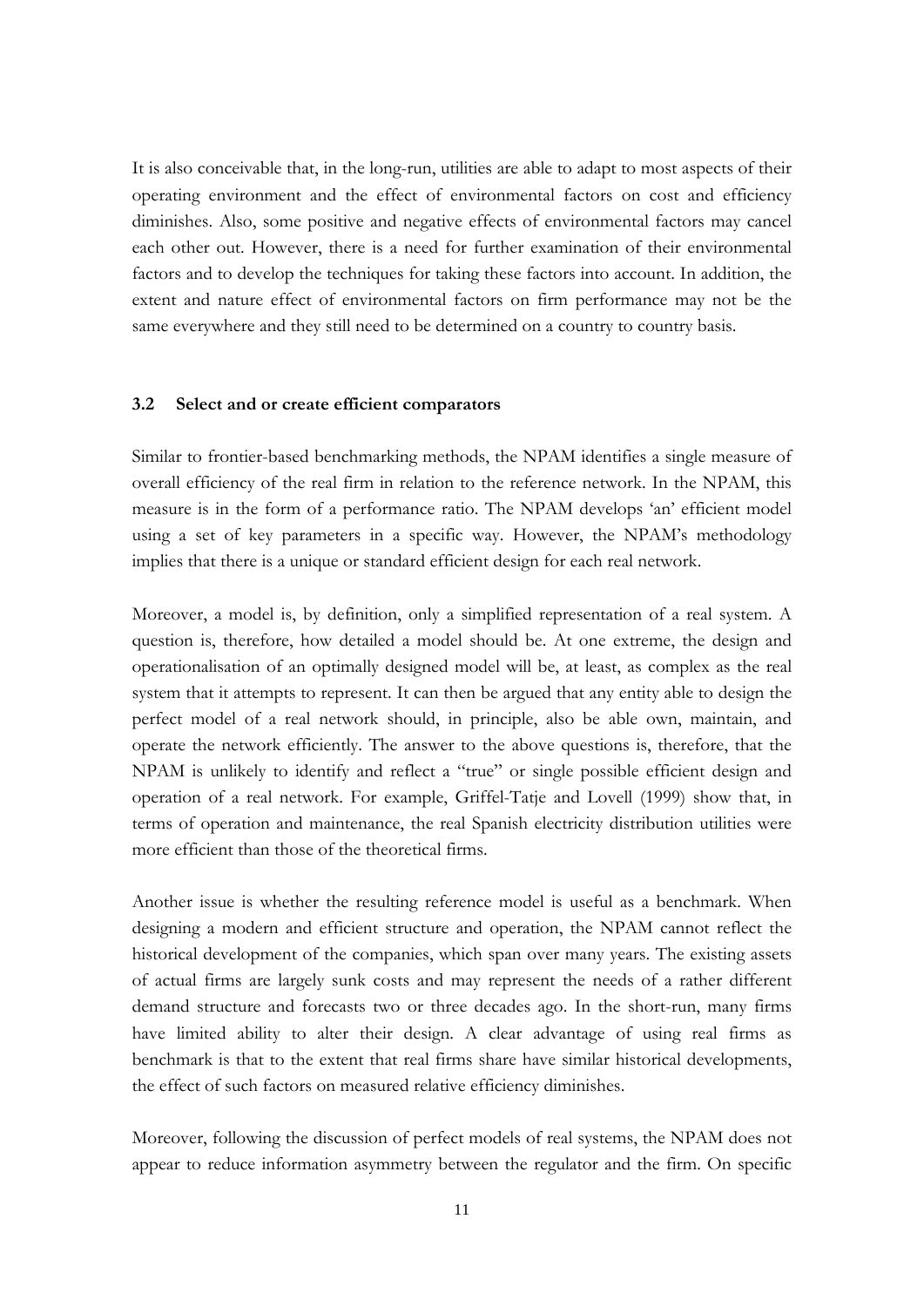complex and technical issues, the accuracy of physical measurements, reference networks (e.g. GIS-based measurements) can have a comparative advantage over other methods. However, the reference networks will not capture and reflect the complexity, dynamics, and synergies within all real firms in a sector.

However, the use of reference models can be justified where important technical data on actual firms are not available, or are of very poor quality. However, in the Swedish distribution networks, availability and quality of data is not a significant issue. Therefore, the benefits of the extra information from the NPAM can be out-weighted by the burden of information and required resources for making purposeful use of reference models. The large number of reference models to which the regulator and the firms must relate demands considerable resources. In Chile, where there are 36 distribution utilities, the regulator has taken a pragmatic step by dividing these into six categories and developing a reference model based on a representative firm from each category. Therefore, the regulator and the firms, collectively, only need to relate to six reference firms.

Furthermore, the NPAM and its implementation exhibit some characteristics of yardstick regulation regime. If firms perform better than the minimum threshold in relation to the reference network, they avoid being subject to regulatory scrutiny. This is in contrast to the conventional wisdom that advocates the use of frontier-based benchmarking methods until the performance gap among the firms has narrowed down. In Chile, where reference models have been used for a long time, considerable differences in the performance of the companies can be observed (see Sanhueza and Rudnick, 2004). This reinforces the argument that, initially, the frontier-based benchmarking should be used to narrow down the performance gap among the firms. In the UK, the X-factors have been instrumental in improving the efficiency of distribution companies (Jamasb and Pollitt, 2007).

In Germany, where there are many companies of a diverse nature and greater issues with data quality than in Sweden, the regulator has made progress toward setting up a framework for the use of benchmarking methods such as SFA and DEA together with possible use of reference firms in setting the revenue caps.[6](#page-14-0)

An implication of the application of the NPAM within the current regulatory framework is that each firm has only one specific reference model as benchmark to which it should relate. This transforms the process of benchmarking and the incentive regulation process into a one-to-one relationship between the firm and the regulator. This framework may therefore be characterised as "individual benchmarking". This has certain implications for

-

<span id="page-14-0"></span>The regulator BnetzA also intends to make supplementary use of GIS-based reference networks as part of the benchmarking exercise.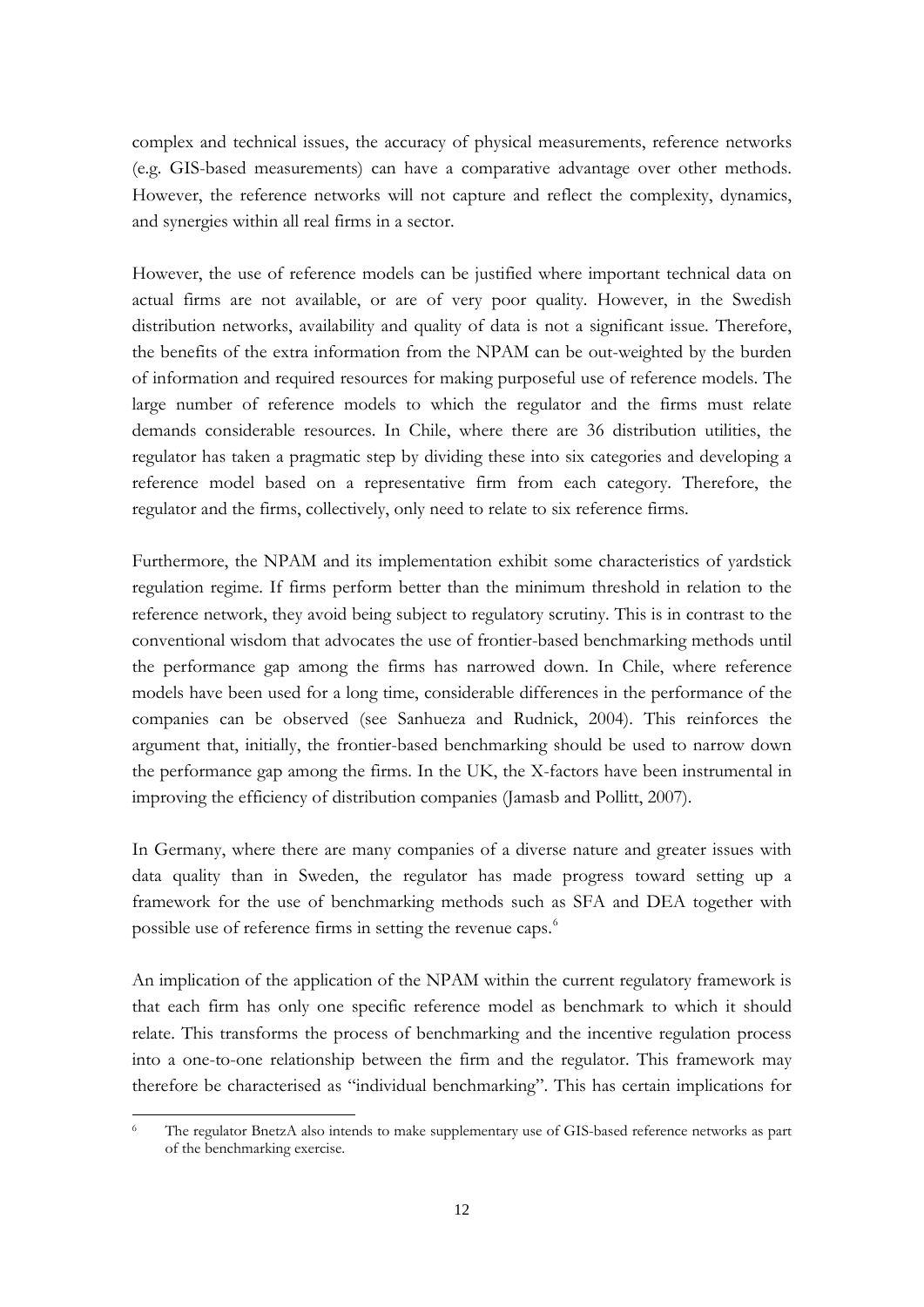the dynamics of the relationship and the regulatory contract between the firms and the regulator. For example, if a firm is able to influence the terms of its model or regulatory contract this does not have direct consequences for the other firms i.e. it is not a zero-sum game. On the other hand, frontier-based benchmarking method identifies a common frontier for all the firms in the sector. Therefore, the frontier-based methods can be viewed as "collective benchmarking" methods. Within this framework, an attempt by a firm to influence the terms of regulatory contract (for example, model variables or specifications) has also implications for other firms (see Jamasb et al., 2003; 2004).

#### **3.3 Consistency of benchmarking results**

It is difficult to identify the most appropriate and superior benchmarking techniques based on only theoretical grounds. The disciplinary origins of the parametric techniques, nonparametric techniques, and reference models are very different. The inherent differences also result in different outcomes. Therefore, in order to gain confidence in the robustness and representativeness of the outcomes of the NPAM, it is important to expect a reassuring degree of consistency between the results of the model and those obtained from frontier-based benchmarking techniques.

However, there is not a systematic study of reference models where their results are compared to those of other techniques. Some consistency criteria have been proposed to test how the results of different benchmarking techniques compare with those of others. The same consistency requirements can also be extended to those of the NPAM. Bauer et. al. (1998) have proposed the following consistency criteria for cross technique comparisons that can also be used in such an exercise:

- Similar distributions and means to DEA/COLS/SFA models
- Ranks orders should be reasonably correlated
- Similar least and most efficient firms differences
- Reasonable stability of results over time
- Results consistent with market conditions given gains subsequently achieved
- Some consistency with single factor productivity measures

In benchmarking models with real firms, the results are, to a larger extent, data driven. Therefore, the position and composition of the frontier, and consequently the efficiency requirements for each firm can change from one price control period to the next. NPAM, in effect, benchmarks a firm against some updated version of itself. As a result, the use of reference firm as comparator as in the NPAM offers a degree of long-term stability and consistency with regards to the frontier applicable to each firm.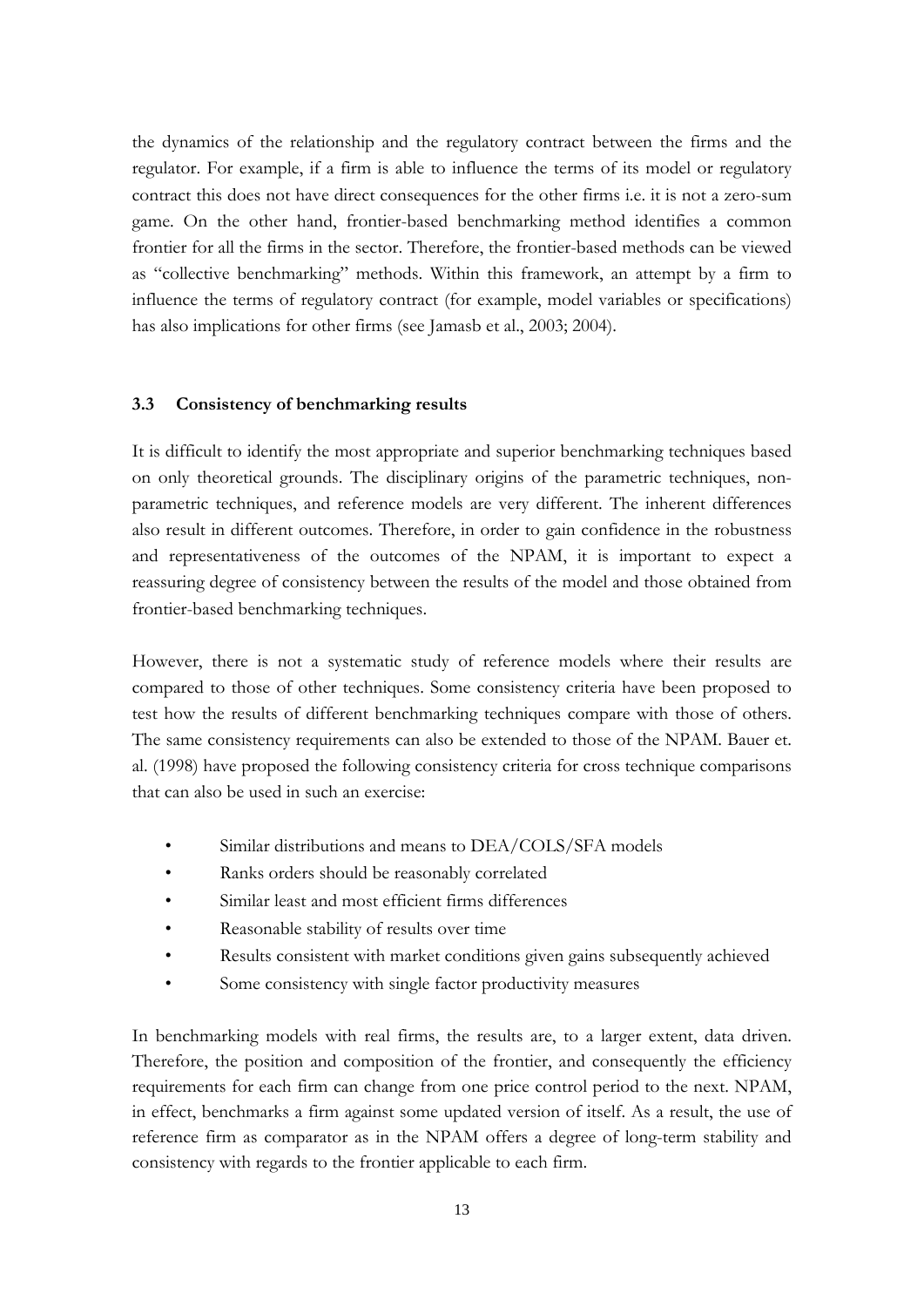## **3.4 Ensure sufficient investments in the long-run**

In the NPAM, the value of the reference firm's asset base is the new present purchase value of the required assets for an efficient network. The use of (depreciated) replacement costs in the regulation of regulated utilities has been criticised as being generous to companies (see Johnstone, 2003). The Norwegian regulator has used both the book value and the replacement value of assets in benchmarking of electricity distribution utilities using DEA. We do not attempt to settle the debate on the merits or shortcomings of using replacement value in utility regulation here. However, it is useful to note the application of this valuation method in a reference firm-based utility benchmarking framework.

Reference firms, by the virtue of being more modern, would be expected to have higher capital costs and lower operating expenditures than real firms. Therefore, in principle, when the allowed revenues of the actual firms are benchmarked against those of the reference firm, this is not expected to result in under-investment in the long run. However, some related regulatory factors can influence the investment decisions:

- **The asset base of reference network may be difficult to match -** If, the real firms are, in practice, unable to achieve the implied level of asset base as the reference firm they incur high capital costs for their "sub-optimum" design.
- •. The standard asset values may not apply Real firms may, due to their inherited, sub-optimum design, or environmentally challenging service areas require non-standard assets or for other reasons require more costly assets than those of the reference firm and EBR catalogue.
- **Asset depreciation** If assets are depreciated and are in need of replacement more rapidly than assumed in the model, the real firms will attempt to keep their depreciated assets in service longer, or incur higher capital expenditures in relation to the reference firm.
- **The risk-free rate of return and risk premium -** If the risk premium of the real firms (currently 2 percent), more likely for low performance firms, exceeds the rate allowed by the NPAM, the cost of capital and the total capital cost of the firm will increase. For example, if the firms' investment plans are not approved by the regulator *ex-ante*, their risk premium may increase.

An optimised reference firm cannot reflect the historical development of the real firm. When benchmarking based on frontier approach using real benchmark firms, to the extent that these have evolved through comparable time periods and economic conditions, the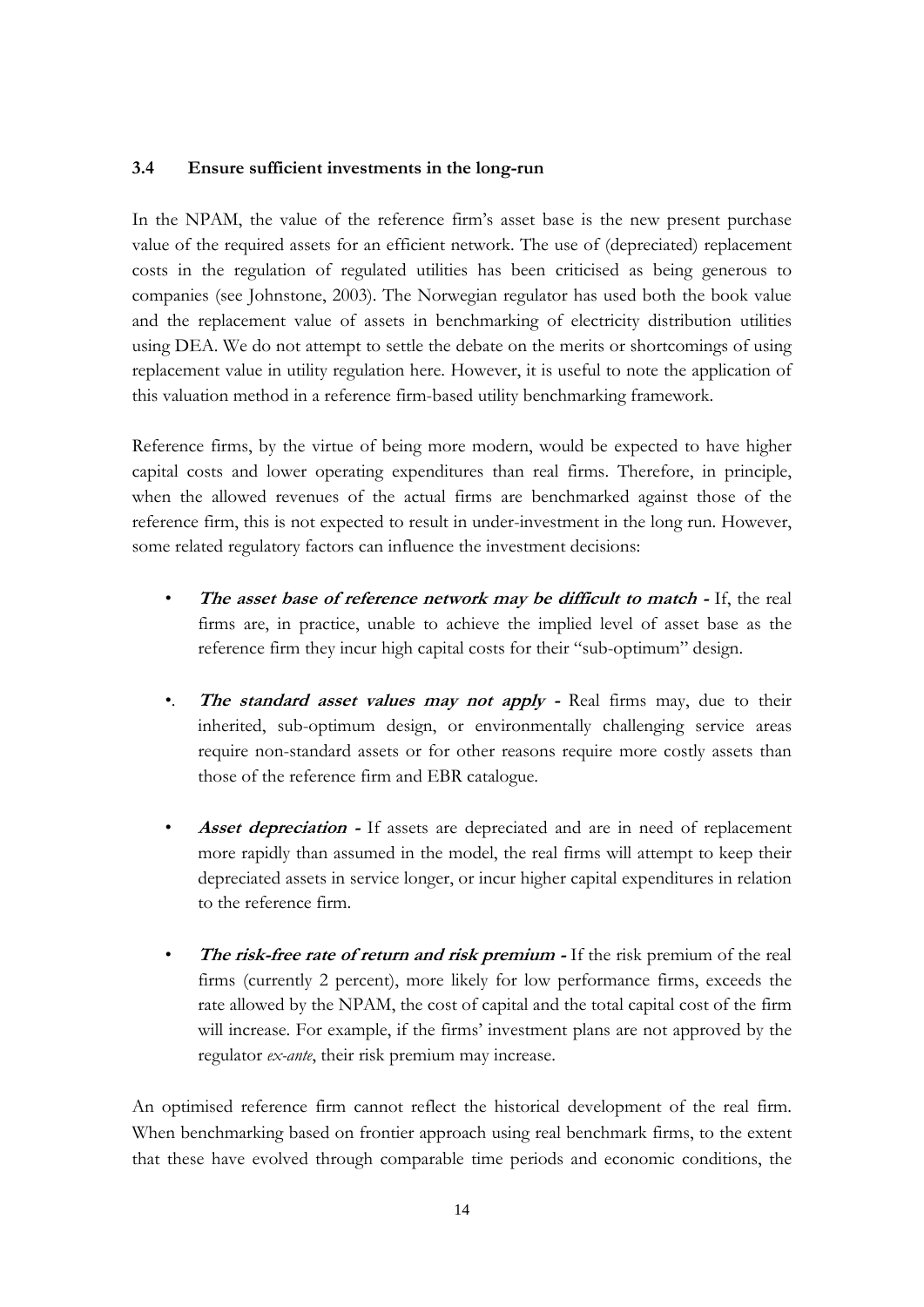effect of historical development diminishes. In addition, existing networks can, in a transition period, have limitations in adopting current asset-based and operating costs to an efficient design. Moreover, there is some trade-off between operating and capital expenditure. It is difficult to see how the NPAM can reflect the flexibility that real firm have in running, maintaining, upgrading, and extending the networks.

The investment efficiency incentive scheme adopted by Ofgem as part of the 2005-2010 distribution price control review exhibits some flexibility for firms to perform better than their allowed and expected investments needs. This approach also enables the firms, when possible, to take the trade-offs with operating expenditures into consideration. For the 2005-2010 price control period, the regulator has allowed a substantial increase in capital investments aimed at modernisation of the networks. The more than 40 percent increase in capital investments by network companies has resulted in a positive average X-factors for the sector as a whole. The increase in allowed investments is then accompanied by an incentive scheme that allows higher returns on actual investments in return for improving efficiency in achieving investment targets (Ofgem, 2004b).

An increase in investment allowance of this magnitude reminds us that conventional benchmarking approaches do not send timely signals to the regulator about the need for asset renewal and increased capital investments across the whole sector. Limiting the benchmarking exercise to Opex has given Ofgem the flexibility to respond to the cyclical nature of investments in distribution networks and the need for an increase in investments for network modernisation, quality of service, and distributed generation (Ofgem, 2006).

Dalen (1998) examines investment incentives of firms under yardstick competition while distinguishing between industry-specific and firm-specific investments. The paper suggests that under yardstick competition, industry-specific investments with spill-overs that benefit all firms are reduced while, firm-specific investments that only improve the relative efficiency of the individual firm will increase. An example of industry-specific type of investments is research and development (R&D) spending, which is the subject of the next section. Despite their relatively small share in total spending, R&D can have significant long-term efficiency benefits for the sector as a whole.

The NPAM is a long-term efficiency benchmarking model that includes not only capital and operating costs but also network energy losses and service quality in relation to an optimum design. However, the model is used within a short-term performance assessment setting - i.e. in the form of yearly applications of the model to firms. The current regulatory framework characterised by frequent and ex-post price reviews contradict the lead times necessary for the firms to achieve a new design and asset structure.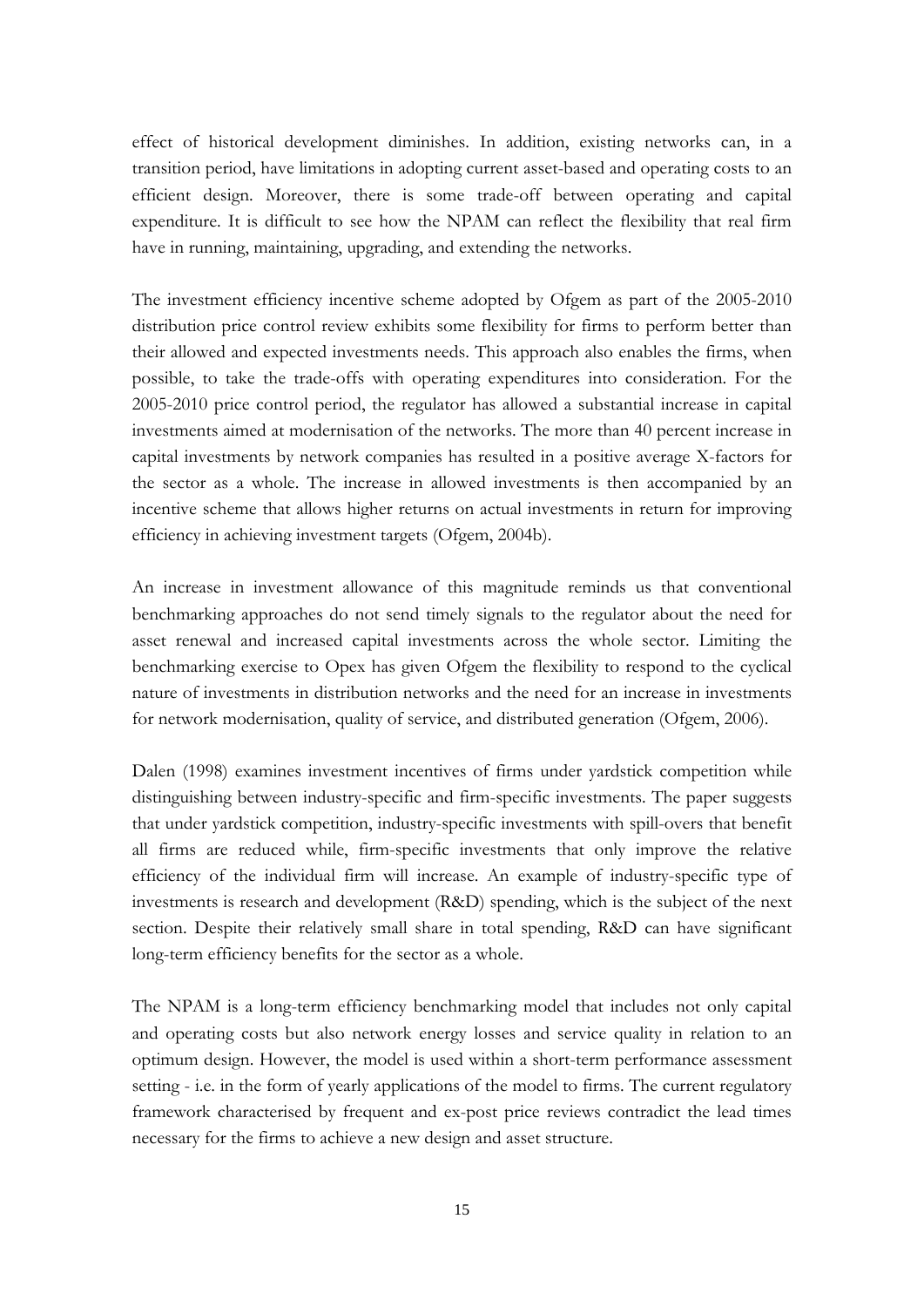Achieving long-term efficiency improvements can involve short-term increases in Capex and/or Opex expenditures that may not generate immediate efficiency improvements. Expenditure increases can deteriorate the firms' short-term relative performance. This can prevent firms from embarking on efficiency improving investments that have long-term gains. Setting long-term efficiency improvement targets and benchmarks for the firms should be accompanied with the incentive to keep the benefits of efficiency gains. In *ex-ante* regulation, long regulatory periods can reduce uncertainty with regards to long-term investments and retaining their benefits. Moreover, the mismatch between the long-term horizon of investments and short price control periods can have a negative effect on terms and cost of financing of investments (see Ofwat/Ofgem, 2006).

#### **3.5 Quality of service**

In the absence of explicit control of quality of service in incentive regulation, due to the trade-offs between costs and quality, the latter is generally expected to decline. Tangerås (2003) argues that, when quantity is regulated, yardstick competition results in lower quality than under individual regulation although, under individual regulation, the quality would be too high. In principle, the argument can also apply to revenue and price cap regulation. However, evidence shows that utilities respond to incentives and regulation can prevent deterioration of quality.

Evidence from the UK and Norway shows that, although their approaches to regulation differ, utilities have responded to quality of service incentives. At the same time, the nonincentivised aspects of reliability have not necessarily improved (CPB, 2004). A survey of the literature in Sappington (2005) concludes that there are no simple policy solutions for effective regulation of quality of service but they depend on the information available to the regulator, institutional settings, and consumer preferences. The paper also argues in favour of providing the regulated firm with proper reward and penalty incentives for service quality when the regulator has sufficient information on consumer preferences and production technologies.

The NPAM incorporates quality service quality into the design of reference networks. A monetary value of non-delivered energy is used based on service quality level in actual firms and estimates of consumer willingness-to-pay (WTP) for quality. The value of service quality is then deducted from the allowed revenue of the efficient firm. Conceptually, inclusion of service quality in an overall efficiency benchmarking of utilities has clear incentive advantages and this has been advocated in some studies (e.g. Giannakis, Jamasb, and Pollitt, 2005). In Norway, such approach has been used in the 2002-2007 distribution price control and is also expected to be used for the next price control.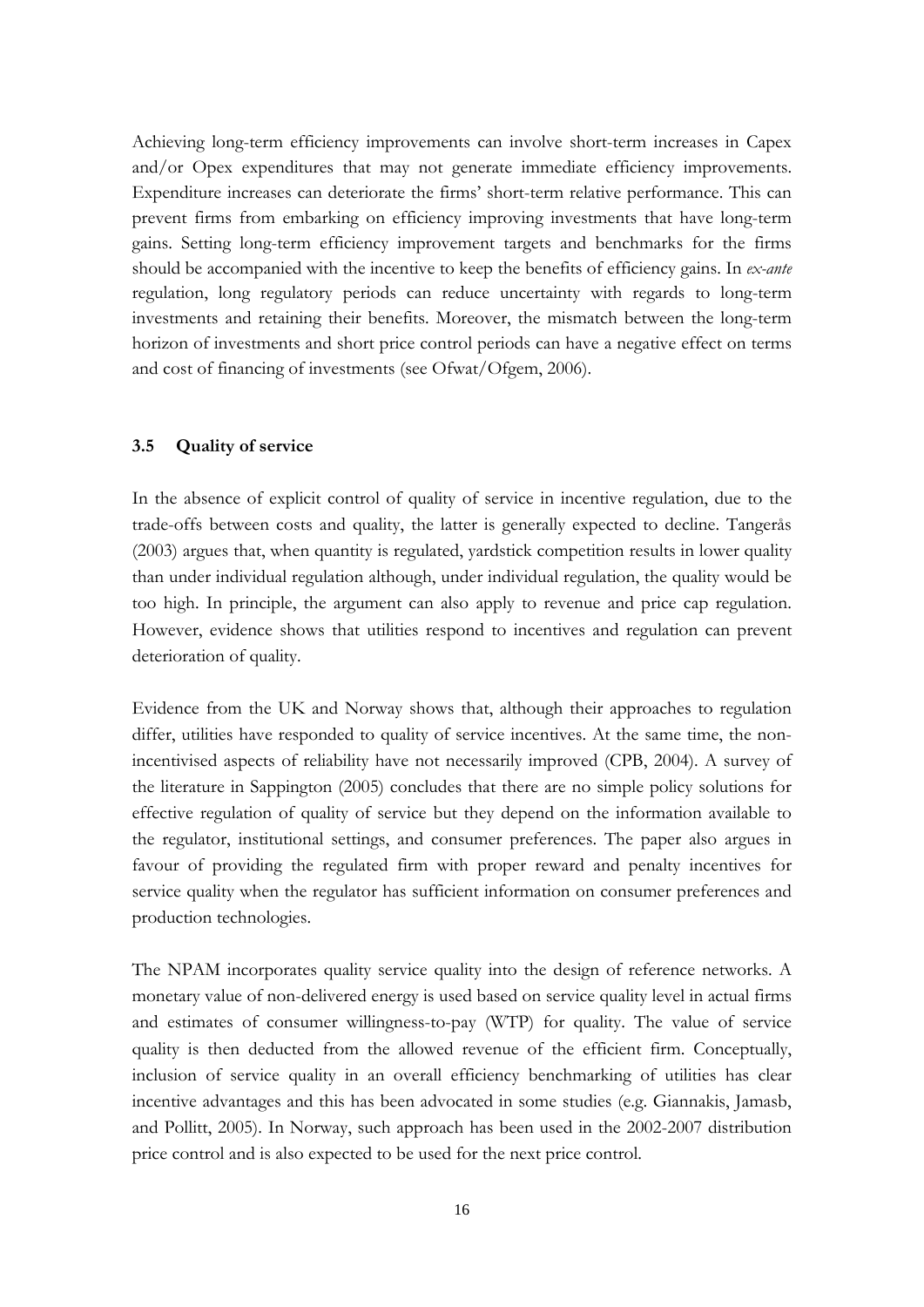Inclusion of the cost of non-delivered energy based on WTP can affect different utilities to rather different degrees. Figure 1 shows the cost of energy non-supplied as percentage of revenue caps for 130 Norwegian distribution utilities in increasing order. As shown in the figure, at the extreme ends of the spectrum, some firms may be unfairly rewarded or penalised by inclusion of the cost of non-delivered energy. In the initial price control periods, the regulator must be confident about the quality of data and particular circumstances of 'outlier' firms and special cases that may give rise to large deviations from the main body of observations.



**revenue cap for 130 Norwegian distribution utilities Source: Dalen (2006)** 

However, there remain two issues. Firstly, using high service quality standards of optimised reference networks as the basis for benchmarking of real firms, some of which can have a different design and cost structure, can prove to be too stringent. In particular, this is likely to be the case at the early years of implementation of the scheme while the firms have had limited opportunity to adopt an updated design and cost structure. In the Norwegian model, the value of service quality is based on those of real firms which are likely to have comparable long-term historical developments.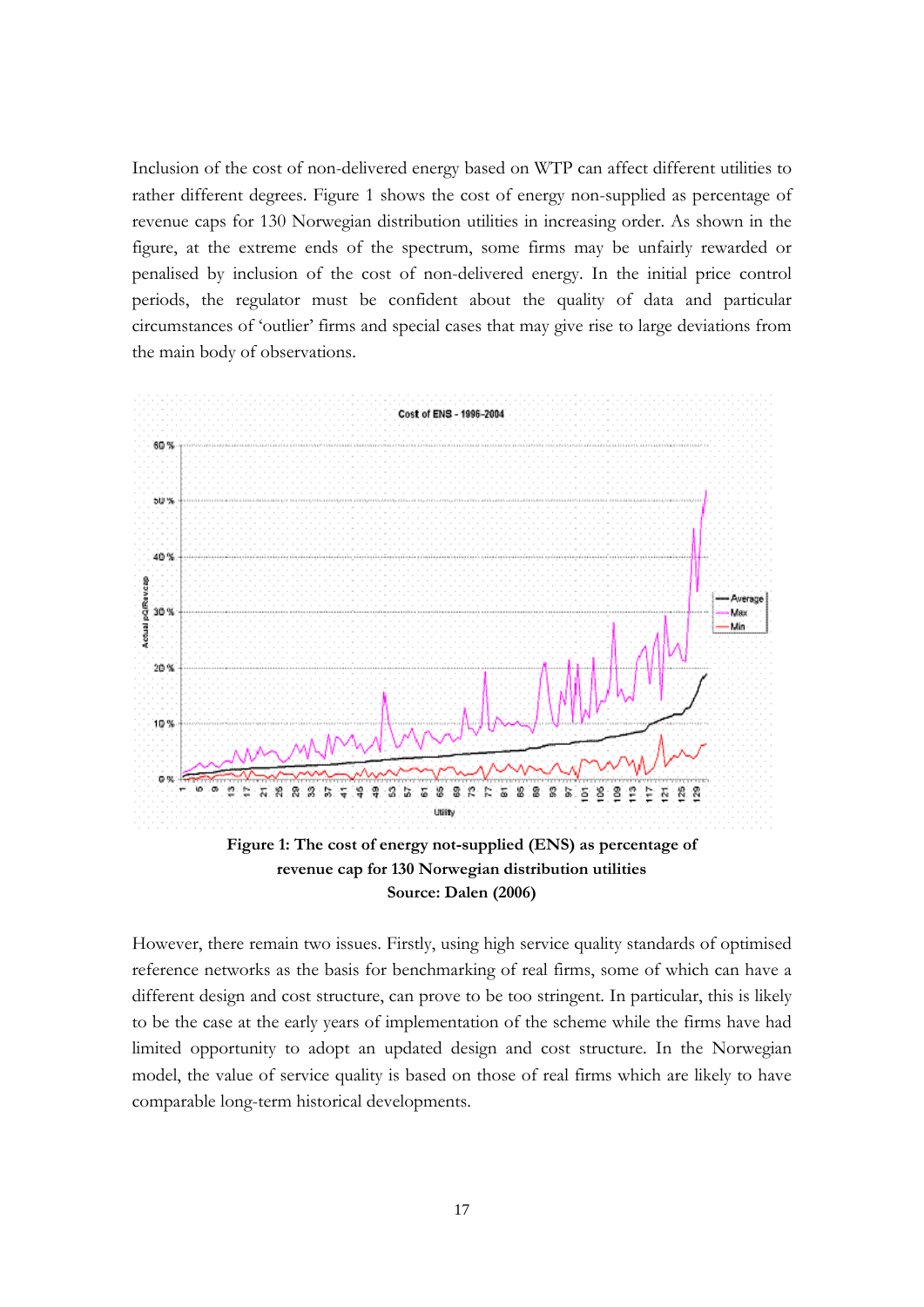Secondly, the WTP values used are uniform across the country and for all companies. There is reason to believe that this value can differ across the country and among distribution service areas. To the extent that regional differences in WTP values are not reflected in the incentive scheme, the adaptation of utilities to socially efficient service quality levels can be distorted. A survey of WTP commissioned by the UK regulator Ofgem indicates that such valuation differences among different regions and consumer groups indeed exist (Ofgem, 2004c). The overall WTP of networks for a unit of quality also depends on the composition of customers. For example, industrial customers generally assign a higher value service quality than residential and commercial customers.

Nevertheless, political sensitivities of explicit use of differentiated values of service quality are clear. It is conceivable that the marginal cost curve of improving service quality varies across companies. An implication of subjecting real firms to their marginal cost of quality improvements is that, in the long-run, this could result in differentiated service quality levels across the country. While implicit variable 'sub-optimal' service quality targets are allowed, a unit of quality is assumed to have the same value across the firms.

Lindgren and Mortensen (2005) state that by average European standards, distribution access charges in Sweden are relatively low but quality of service is also low. They also argue that simulations indicate that performance ratios are not sufficiently responsive to quality of service improvements but to reductions in access charges. If this is the case for many utilities, the share of quality incentives as total allowed revenues should be substantial. The effect of including the WTP for quality on total allowed revenues for some Swedish utilities may be stronger than those of the Norwegian utilities in Figure 1.

For some firms with low quality performance, the transition to a high quality network may require large capital investments and time. At the same time, short-term performance considerations of such a transition, when firms are subject to annual ex-post assessments by NPAM, can provide disincentives to embark on large investments. Investment in service quality improvement is not inherently different from other investments. Indeed, the annual assessments by the NPAM are likely to be more influential than the technical details of service quality in the NPAM. Both the UK and Norwegian benchmarking models, despite their differences in approach, have succeeded in improving the quality of service.

#### **3.6 Promote long-term innovation and technical progress**

Innovation and technological progress are crucial for long-term efficiency of the individual firms as well as the sector as a whole. Achieving technical progress is closely associated with new investments. Future electricity distribution systems can be described as "active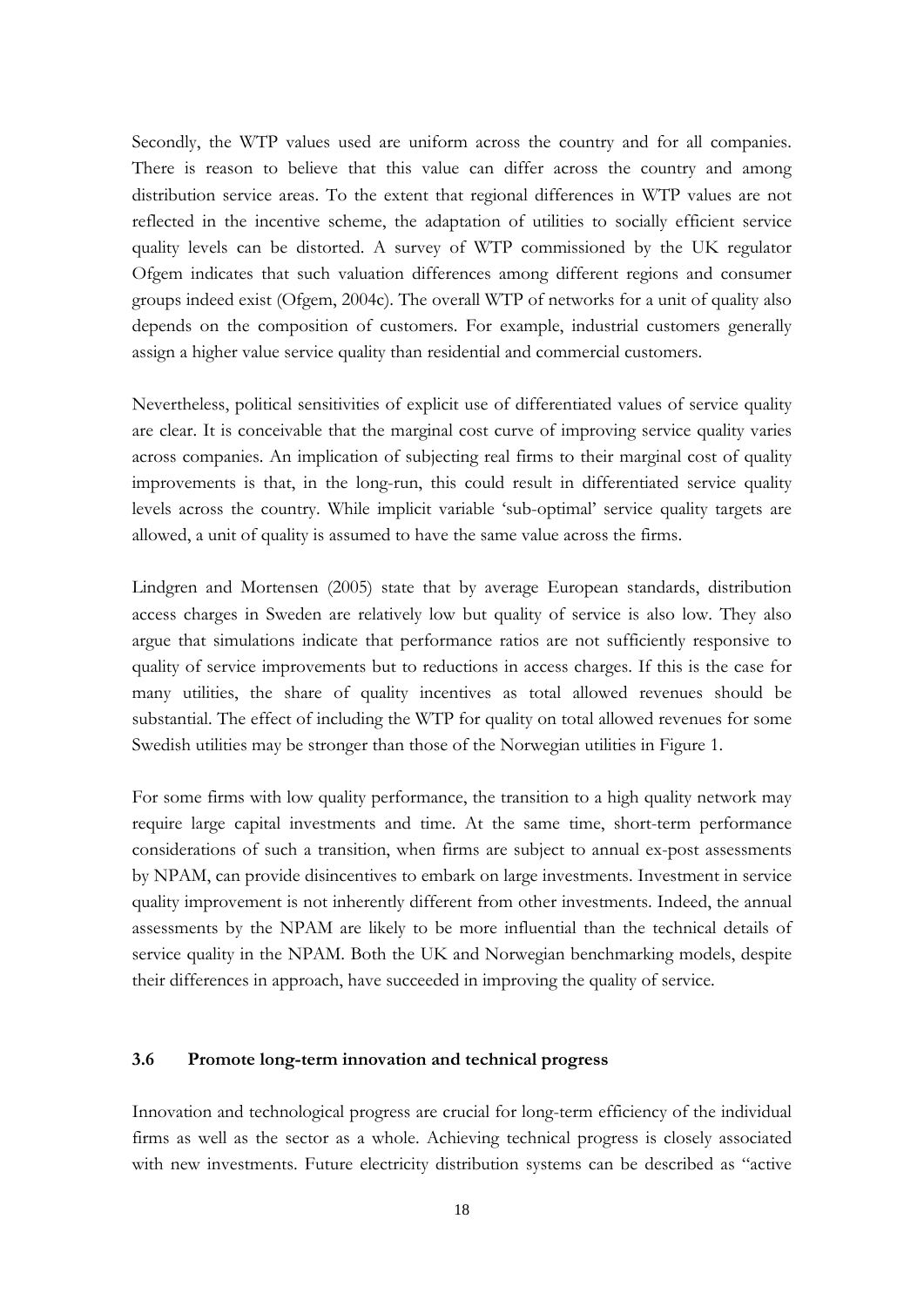networks" that interact with both demand and supply sides. Industrial combined heat and power (CHP), distributed renewable generation, and micro-generation units installed by households equipped with smart meters will pose new challenges on networks to innovate and adopt new technologies. Most areas of the electricity industry anticipated to achieve technological progress in the coming decades have direct and indirect implications for the networks (see e.g. Jamasb et al., 2006).

Technical change in the networks is dependent on the regulatory framework and incentives. Regulators should take into account the power of influence and long-term implications of incentive schemes in influencing the features and behaviour of regulated firm. In responding to benchmarking models and variables, firms may be led to follow some certain path. An important question is whether reference models and the NPAM can provide incentives for innovation towards achieving the dynamic networks of future?

The NPAM is not built with a view to provide a framework and incentives for technological progress. An important question is the extent to which the regulator is able to continuously identify the latest technology frontiers and reflect these in the model. The likelihood that the regulators is able to constantly identify or predict a frontier and reflect this in the reference model is rather low. The NPAM only allows the regulator to look back at the recent past to identify and reflect the state of the art in the model with some (potentially significant) delay.

Innovation has been described as a discovery process (Weisman and Pfeifenberger, 2003). It then follows that real firms and in particular frontier firms, can better represent bestpractice performance than reference networks. However, innovation takes place in the electricity sector as well as in other sectors of the economy. The complex nature of innovation process and its outcomes usually cannot be known in advance and thus internalised by the regulator. The inability of the NPAM to continuously reflect or promote technological change is a significant shortcoming of the model. Actual best-practice firms, under the right incentives, are the likely actors to represent the evolving nature of innovation in the sector.

As discussed, in terms of promoting innovation, the NPAM is deterministic and backward looking. The evolution of best practice and innovation at the frontier are exogenous to the model. In frontier-based benchmarking a general technical change element may be incorporated ex-ante in the X-factor rather than being realised *ex post*. The NPAM's design and parameters are at best based on technologies of the recent past. As a result, the NPAM many penalise a firm that is in transition from an older specification to a more modern and advanced design that the NPAM implies. The design and cost components and design of the model can, therefore, differ from those of efficient real companies.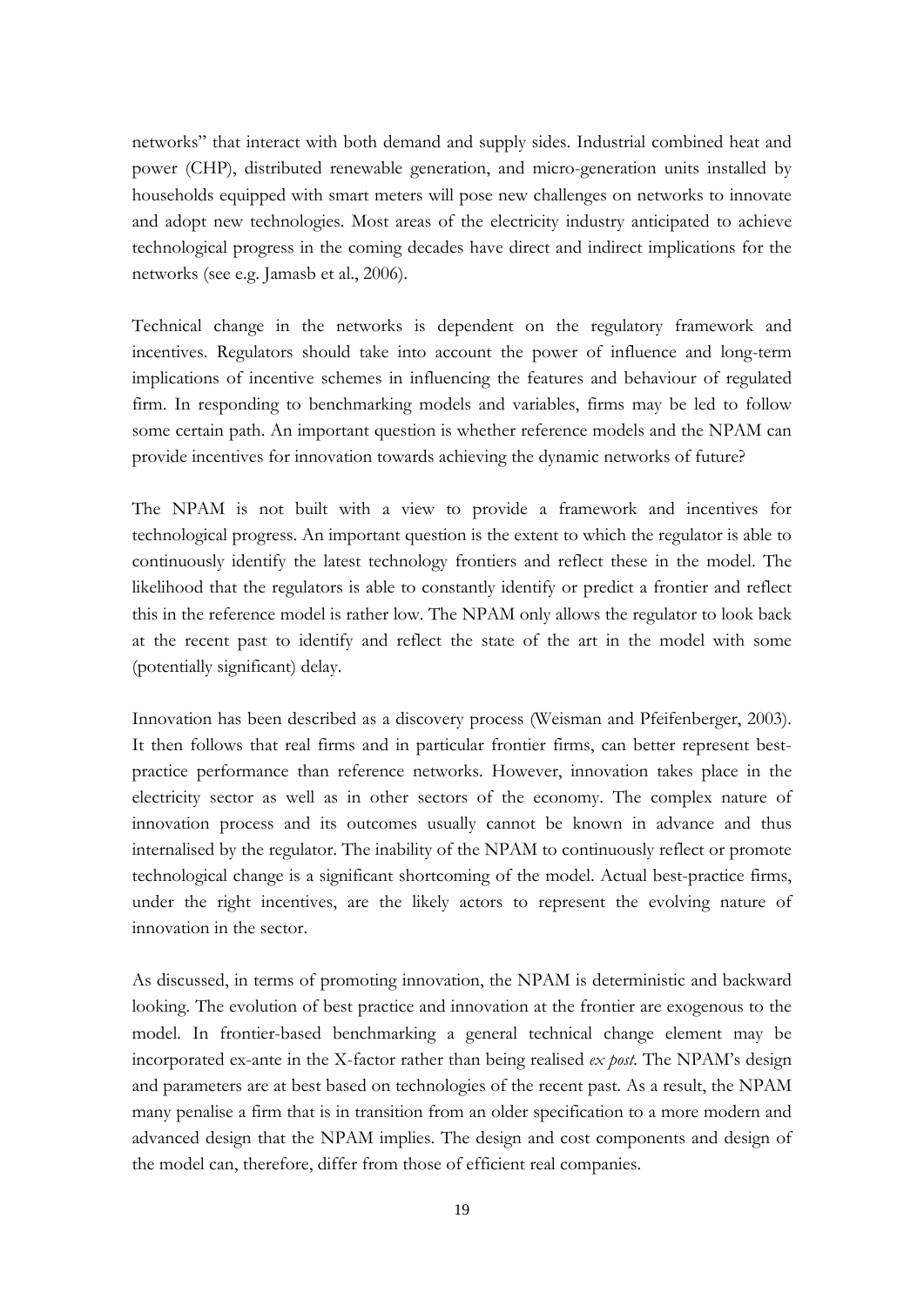### **3.7 Regulatory uncertainty**

A key factor in effectiveness of incentive regulation regimes is their ability to create a stable regulatory framework. Regulatory uncertainty has negative implications for the behaviour, cost of capital, long-term investments, and innovation in the regulated firm. The regulatory framework should provide the companies with incentives to achieve their full potential in reducing inefficiency. This overriding priority holds even where the regulatory model may not immediately transfer the efficiency gains to customers. Failure to transfer the efficiency gains to consumers in the medium and long term is, however, a major shortcoming for any incentive regulation regime. Initially, it is preferable if the utilities gain some one-time benefits from efficiency improvements rather than not realising them altogether.

Incentive regulation based on ex-post reviews inherently involves some uncertainty for the regulated firm. In addition, the presence of uncertainty combined with annual reviews can reduce the firms' incentive to engage in long-term efficiency enhancing measures in, particular, if the gains from these do not have a lasting benefit - i.e. they can be subject to regulatory appropriation quickly. As stated in Dalen (1998, p.108): "When the regulator is able to reduce firms' private information ex post, we should expect to find reduced investment incentives ex ante".

Regulatory uncertainty can also be found in ex-ante regulation with, for example five-year, price control reviews. However, with annual ex-post price control reviews, the uncertainty of the regulatory contract, which may take one or two years (and in complex cases even longer) before being finalised, is likely to be higher and has significant negative effects on the firms' cost of capital and incentives for investments in efficiency and innovation.

#### **3.8 Ensuring transparency**

Incentive regulation and benchmarking are conceptually based around the power of profit motive and market-oriented mechanisms which are inherently based on transparency. Therefore, transparency of the regulatory framework increases the effectiveness of an incentive models. In benchmarking, transparency should be applied to publication of data, decision rules and process, and results. There is often little known about the progress and achievements of incentive regulation and benchmarking regimes that lack transparency in these respects. Also, the lack of transparency is more likely to lead to regulatory capture by resourceful firms.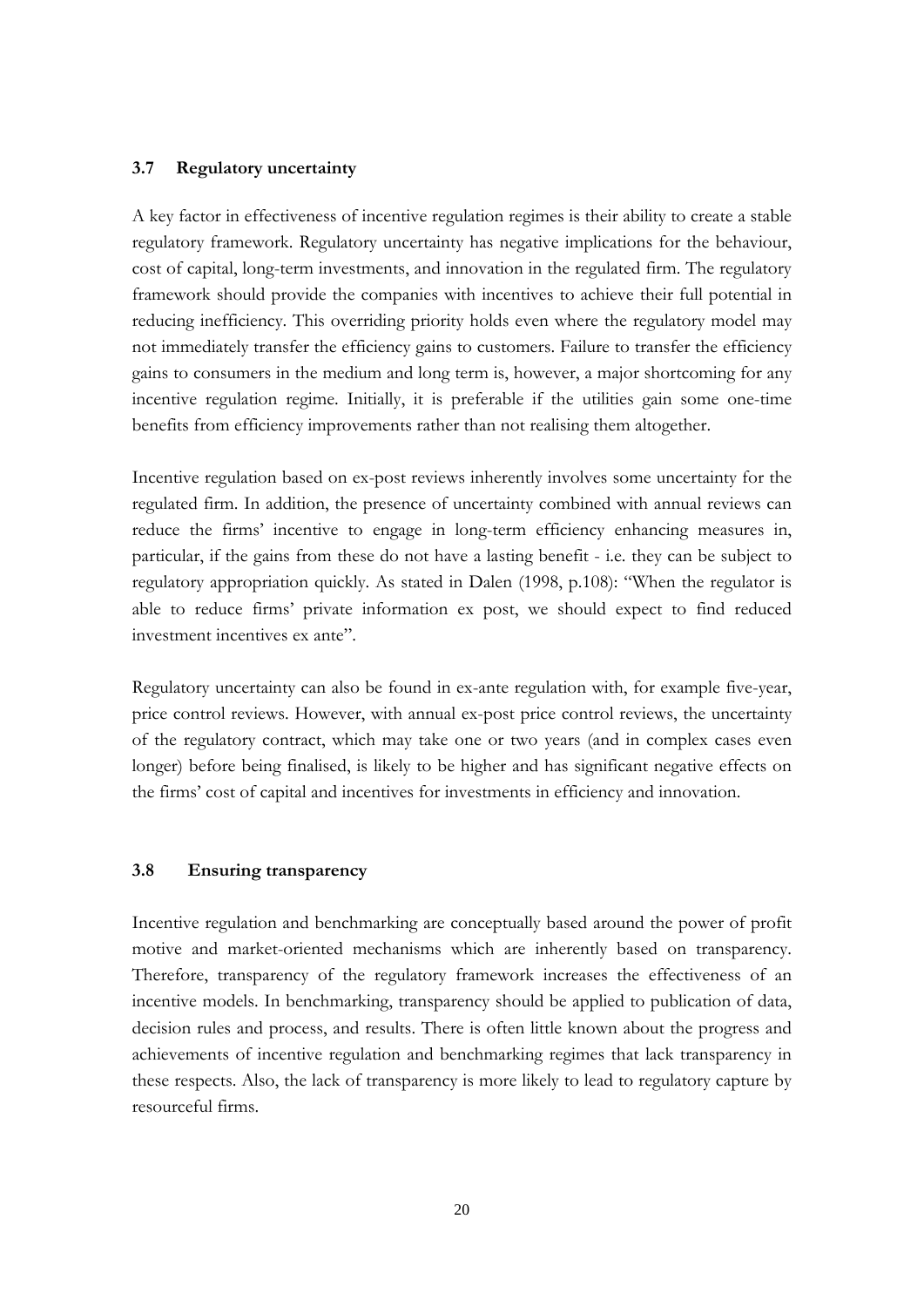Transparency has a disciplinary effect on the regulator and the firms but also facilitates participation and insight for other stakeholders and interest groups. Also, transparency leads to clarity of rules and procedures as it benefits from third-party participation in the process. Transparency should also be extended to open hearings, publication of consultation and opinion documents, and the final decisions. The well-performing incentive regulation regimes such as in Norway and the UK have operated with a high degree of transparency.

The transparency principle also requires the use of a reasonable amount of useful information. A regulatory process that produces a large amount of information that is costly and lengthy to use does not reduce information asymmetry and leads to exclusion of third-party interests. In a study of regulation of Chilean distribution companies, Di Tella and Dyck (2002) point out that collecting and processing excessive amount of information can be overwhelming and counterproductive for the regulator. Simple but well-designed regulatory models and processes can provide much useful information at low cost to all the parties involved.

The use of complex benchmarking models such as the NPAM inevitably tends to reduce the transparency of the regulatory model. In practice, given the highly technical nature of the NPAM, only the regulator and the individual firms will have the insight into and knowledge of the model details for each company. This effect can be strengthened when combined with frequent price control reviews of firms. The complexity and the sheer number of the NPAM models (one model for each firm) reduce the transparency of regulation and limits insight and participation of interest parties interests in the regulatory process.

#### **3.9 Summary of differences between NPAM and frontier-based benchmarking**

We defined a set of evaluation criteria drawn from best-practice incentive regulation and frontier-based benchmarking for assessing the use of norm models and reference firms in network regulation in the case of Sweden. The comparison and assessment of the NPAM using based on our evaluation criteria are summarised in Table 3.

The use of the NPAM differs somewhat from those of frontier-based benchmarking methods. The model develops efficient standard reference networks to identify nonperforming real firms ex post which then may be subjected to detailed regulatory scrutiny and performance improvement requirement. In contrast, frontier-based benchmarking methods identify an efficient or best practice frontier of actual firms. Less efficient firms are then compared against this frontier and incentivised to move towards this frontier.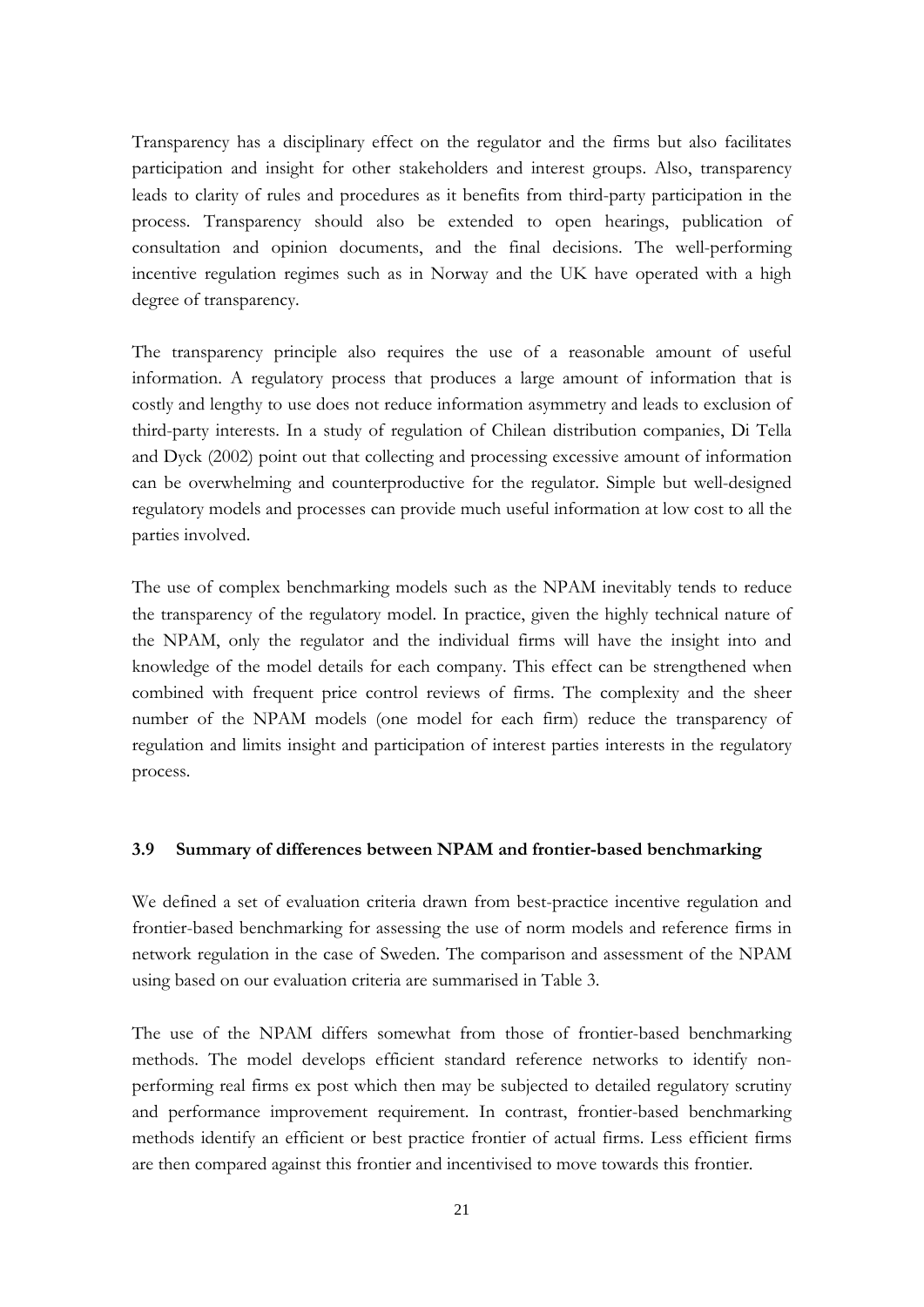|              | Criteria                                             | <b>NPAM</b>                                                                                                                                                                                                                                               | Frontier<br>Benchmarking                                                                                                                                                                                                                                       |
|--------------|------------------------------------------------------|-----------------------------------------------------------------------------------------------------------------------------------------------------------------------------------------------------------------------------------------------------------|----------------------------------------------------------------------------------------------------------------------------------------------------------------------------------------------------------------------------------------------------------------|
| 1            | Model variables<br>and<br>environmental<br>variables | Essential variables for modelling the<br>network are used in the models. One<br>caveat is the dependence of several<br>important parameters on customer<br>density. Environmental variables are<br>not included in the model.                             | Usually a limited number of<br>parameters are included in the models<br>as there is degree of correlation<br>between many of the important<br>variables.                                                                                                       |
| $\mathbf{2}$ | Quality of service                                   | Cost of quality included in model. The<br>effect of differences in quality<br>performance may be large for some<br>firms.                                                                                                                                 | In the UK, the service quality has<br>been regulated outside of the<br>benchmarking model through<br>performance standards and penalty<br>/reward attached to allowed revenues.<br>In Norway, cost of quality has been<br>included in the DEA models.          |
| 3            | Efficient<br>comparators                             | For identification of asset<br>requirements the reference model is<br>an efficient comparator. For<br>identifying capital base and O&M and<br>their trade-offs and organisational<br>feature the reference model is not a<br>likely efficient comparator. | The frontier is made-up of real firms<br>representing best practice. Quality and<br>comparability of data is important.                                                                                                                                        |
| 4            | Sufficient<br>investments                            | Long term nature of investments and<br>design improvement in conflict with<br>frequent reviews. Possibility for case<br>by case model driven effects.                                                                                                     | In the UK, capital investments have<br>been regulated outside of the<br>benchmarking model and investment<br>plans have been reviewed for approval<br>and incentivised. In Norway, where<br>Totex is benchmarked, there are not<br>apparent under-investments. |
| 5            | Long-term<br>innovation                              | Updates of the model are not<br>substitute for evolutionary nature of<br>innovation in real firms.                                                                                                                                                        | Total factor productivity (TFP) and<br>frontier shift analysis can serve as<br>indicators of innovation and technical<br>progress in the sector.                                                                                                               |
| 6            | Consistency of<br>results                            | Unclear whether model results are<br>consistent across the sector as well as<br>with those of other methods.                                                                                                                                              | The consistency results of models and<br>techniques can be examined to<br>increase confidence.                                                                                                                                                                 |
| 7            | Uncertainty                                          | Uncertainty associated with frequent<br>reviews within an ex-post approach<br>likely to have negative effect on<br>investments and innovation.                                                                                                            | Stability of the regulatory framework<br>and consultations reduces uncertainty.<br>Uncertainty may also be reduced<br>through selecting appropriate length<br>of price control reviews.                                                                        |
| 8            | Transparency                                         | The resource requirements of large<br>number of models is non trivial.<br>Information requirements, number of<br>models and their technical nature are<br>likely to reduce insight and third-party<br>participation.                                      | Clarity of rules and openness of<br>regulatory process and decisions<br>provides equal information to all firms<br>and facilitates third-party participation<br>in the regulatory process.                                                                     |

**Table 3: Performance criteria and comparison of the NPAM and frontier-based benchmarking**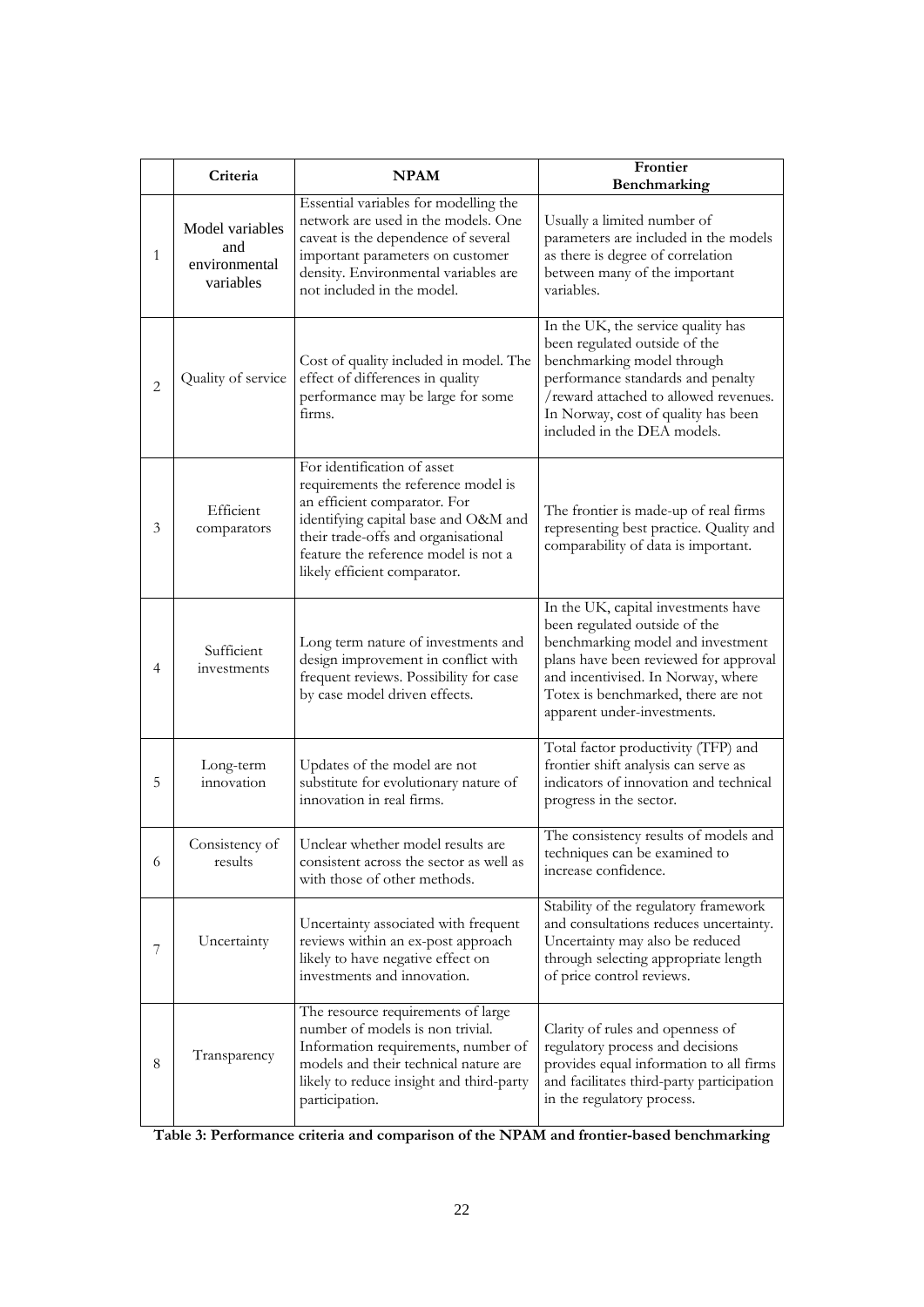Finally, perhaps the most fundamental difference between reference firms and other incentive regulation models is also the most subtle one. Essentially, incentive regulation is based on the application of economic methods and models to a regulated activity and provision of a public service - i.e. transportation of electricity over the networks. The concept of incentive regulation is therefore rooted in basic economic principles of profit maximisation and that, given the right framework and incentives, these will result in an efficient outcome. The structure of the firm, organisation of activities, and the processes by which the form achieves this outcome is generally regarded as a "black box" or matters that are internal to the firm and not for intervention by the regulator.

The use of reference models in incentive regulation, however, implicitly assumes that much of the structure, organisation, and processes of the regulated firm can be represented by an engineering model of the firm. The efficient operation and outcome from model firm is then derived as a deterministic result. It then follows that the engineering models of firms cannot reflect the flexibility, dynamism, synergies, and innovation drive of real firms and comparators.

We have discussed some shortcomings with regards to structure and implementation of the NPAM. However the model can play a role as a regulatory benchmarking tool. This role should not be as the primary benchmarking tool but rather as a tool to be used in conjunction with frontier benchmarking methods.

- Reference firms can be used to assess large new investments for asset renewal, network expansion, and distributed generation by the utilities and regulators. They can also facilitate interaction and settling of related disputes between them.
- Reference firms can be a useful tool in assessing and overseeing the design of access charging methodologies and oversight of them (see Jamasb et al., 2005).
- Reference firms would be more useful in regulation of transmission systems where the number of comparators is generally limited and the use of frontier techniques is difficult.
- Reference firms are useful for countries with few companies which make the application of the commonly used benchmarking techniques difficult without resorting to international benchmarking.
- Reference firms maybe useful for developing countries where severe lack of reliable data does not allow for the use of frontier-based benchmarking in a transition period. However, the application of reference firms in countries with fast growing demand and rapidly expanding networks may be more difficult than in a mature system and slow growing demand as in Sweden.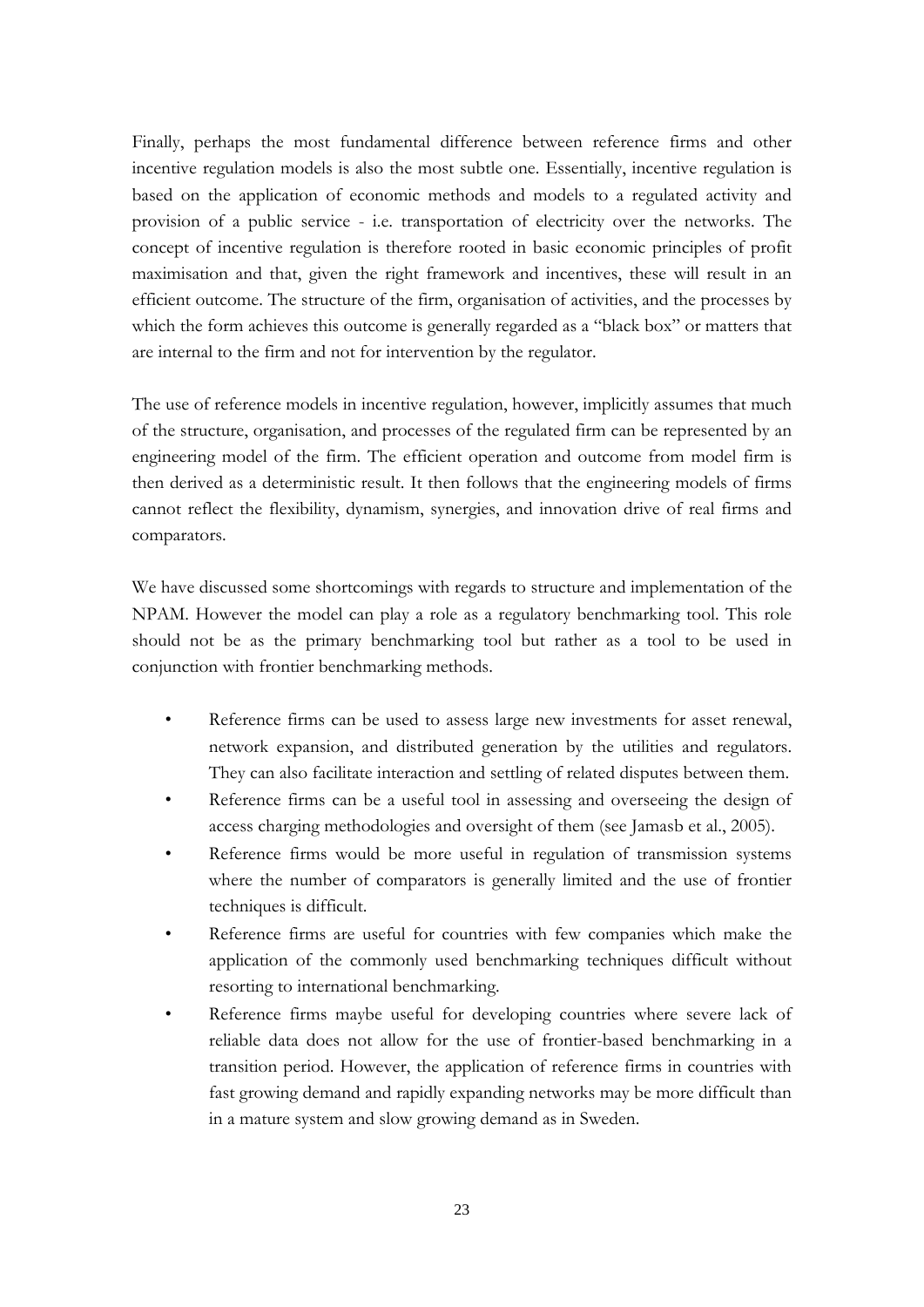# **4. Conclusions**

The use of reference networks using norm models as an alternative to frontier-based approaches to benchmarking and regulation is appealing to some regulators. This paper defines a set of evaluation criteria concerning incentive properties and key regulatory issues to assess the model and compare it with frontier-based approach to benchmarking and incentive regulation. We examine the use of such models in the context of the Swedish network regulation and find that the differences between these two approaches are nontrivial.

The NPAM can be characterised as a static and stylized representation of an efficient firm that non-performing firms need to achieve in the medium-term. It captures the main parameters necessary to model a distribution network. In this regard the model is more comprehensive and detailed than the production function of the frontier-based methods. Quality of service is incorporated in the model although the effect of including the cost of service quality on allowed revenues may vary considerably across the firms and can be rather high for some of them.

However, several critical parameters of the model are highly dependent on customer density. While there is some empirical evidence for the cost reducing effect of customer density, it makes the model highly deterministic upon a factor over which the firm has no control. The effect of such uncontrollable variables on firm performance is an empirical question that needs careful examination. In frontier-based benchmarking environmental variables may be included in the model if deemed significant or, alternatively, the efficiency scores can be controlled for their effects. The extent to which the reference model can capture the non-network aspects of firms and the synergies between the different functions of the firms is a shortcoming of the model. In practice, it may become necessary for the regulator to modify the model outcomes by applying judgement and discretion.

When subjected to reference models, firms will also attempt to negotiate and perhaps influence the regulatory decisions. The outcome of such a process largely depends on the firms' bargaining power and the regulator's ability to develop proper design and assign correct costs to the reference models. Whether such outcome is superior to those of frontier-based incentive regulation models such as in Norway and the UK is doubtful.

Reference models cannot allow for innovation in actual firms which is the main source of long-term technical change for the sector. The primary aim of regulation should be to develop appropriate incentives and create the conditions for these to work. It is important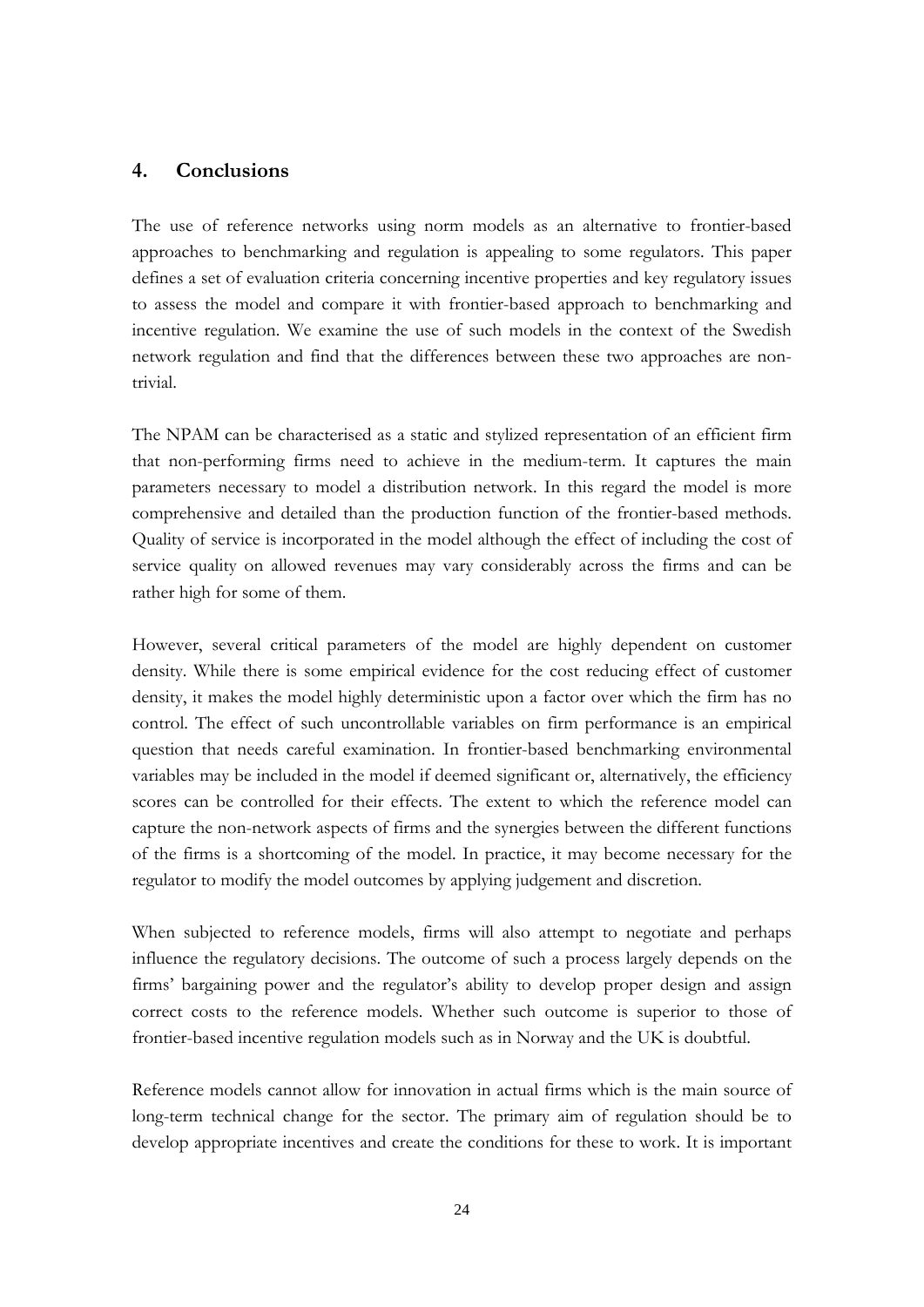to allow the real networks to evolve at a natural pace. The NPAM is not likely to identify and reflect the dynamic and complex nature of product or process innovation in real firms.

Despite the above shortcomings of the structure and use of the NPAM, the model can still play a role as a regulatory benchmarking tool. However, this role may not be as the primary or only benchmarking tool and rather as a supplement to, for example, frontier-based methods. We also pointed out several other potential areas where the NPAM is able to play a significant role.

The combined effect of the model's weaknesses is likely to be compounded by a shortterm regulatory framework which is based on annual reviews. The model is applied within an *ex-post* regulatory approach. Ex-post regulation becomes more difficult with long time lags something which may initially have led to annual applications of the model. The incentive properties of the regulatory framework of the model are not desirable as they create regulatory uncertainty and will have a negative effect on long-term investments and innovation and ultimately the performance of networks. However, it would be possible to improve this feature of the regulation without resorting to a frontier based model.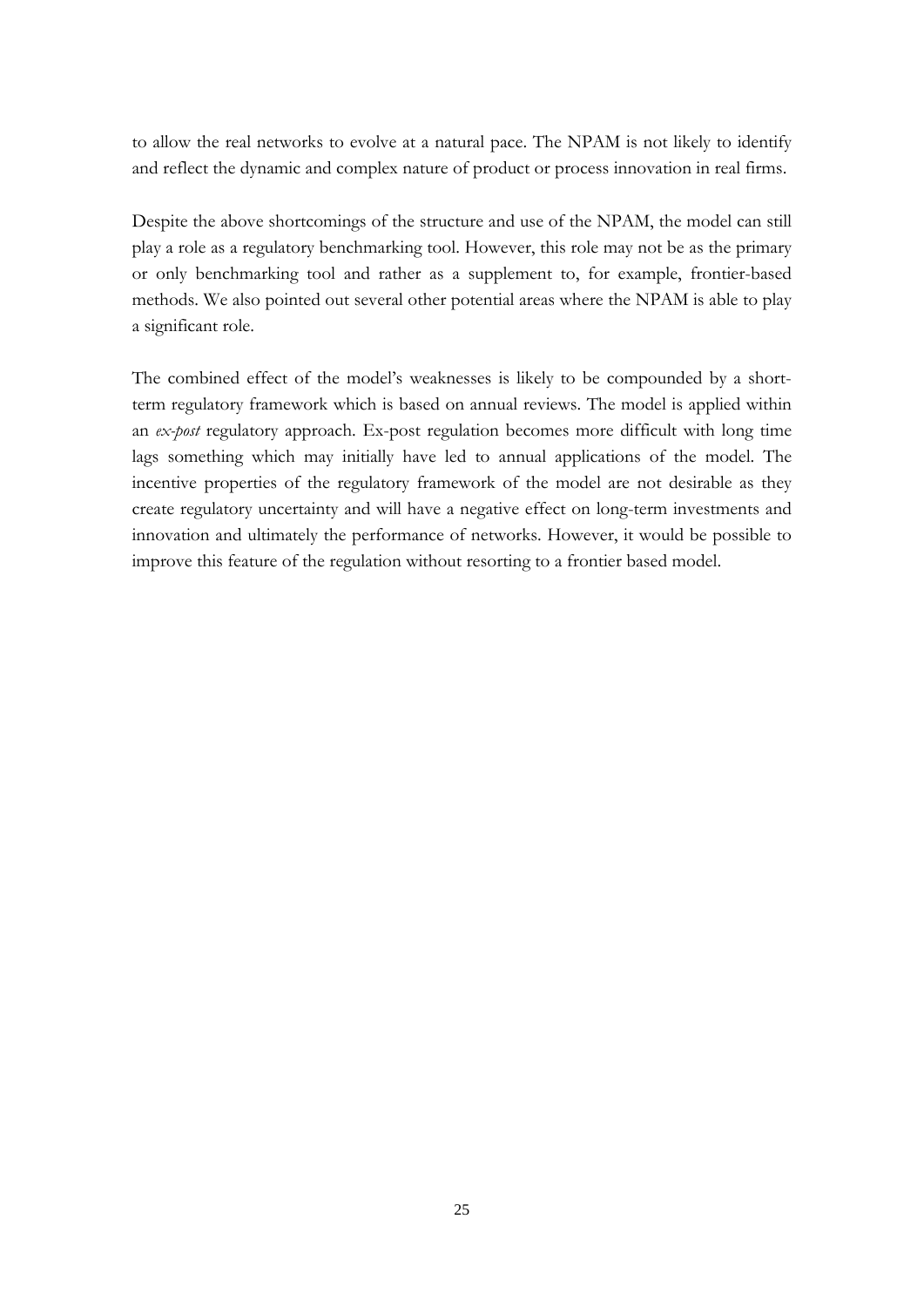### **References**

- Agrell, P. and Bogetoft, P. (2003). Norm Models, Sumicsid, AG2:V2 Final Report, September.
- Bauer, P. W., Berger, A. N., Ferrier, G. D., and Humphrey, D. B. (1998). Consistency Conditions for Regulatory Analysis of Financial Institutions: A Comparison of Frontier Efficiency Methods, *Journal of Economics and Business,* Vol. 50, 85-114.
- Bertram, G. and Twaddle, D. (2005). Price-Cost Margins and Profit Rates in New Zealand Electricity Distribution Networks Since 1994: The Cost of Light-Handed Regulation', *Journal of Regulatory Economics,* Vol. 27, Issue 3*,* 281-307.
- Brattle Group (2006). Regional Differences for Gas and Electricity Companies in the Netherlands, The Brattle Group Ltd., March, London.
- CPB (2004). Better Safe Than Sorry? Reliability policy in network industries, Netherlands Bureau for Economic Policy Analysis, No. 73, December.
- Dalen, D. M. (2006). Presentation at the International Scientific Conference of the Bundesnetagentur (BnetsA) on Incentive Regulation in the German Electricity and Gas Sector, Bonn/Bad Godesberg, 25-26 April.
- Dalen, D. M. (1998). Yardstick Competition and Investment Incentives, *Journal of Economics and Management Strategy*, Vol. 7, Number 1, Spring, 105-1026.
- Di Tella, R. and Dyck, I. J. D. (2002). Cost Reductions, Cost Padding and Stock Market Prices: The Chilean Experience with Price Cap Regulation, Negotiation, Organizations and Markets Research Papers, Harvard NOM Research Paper 03-22
- Domah, P. and Pollitt, M. G. (2001). The Restructuring and Privatisation of the Electricity Distribution and Supply Businesses in England and Wales: A Social Cost-Benefit Analysis, *Fiscal Studies*, 22(1): 107-146.
- ECON (2000). A Model for Non-Delivered Energy, ECON Centre for Economic Analysis, Report 59/00, Oslo (in Norwegian).
- Giannakis, D., Jamasb, T., Pollitt, M. (2005). Benchmarking and Incentive Regulation of Quality of Service: An Application to the UK Electricity Distribution Networks, *Energy Policy*, Vol. 33, Issue 17, November, 2256-2271.
- Filippini, M. and Wolf, J. (2001). Regional Differences in Electricity Distribution Costs and Their Consequences for Yardstick Regulation of Access Prices, *Energy Economics,* Vol. 23, 477-488.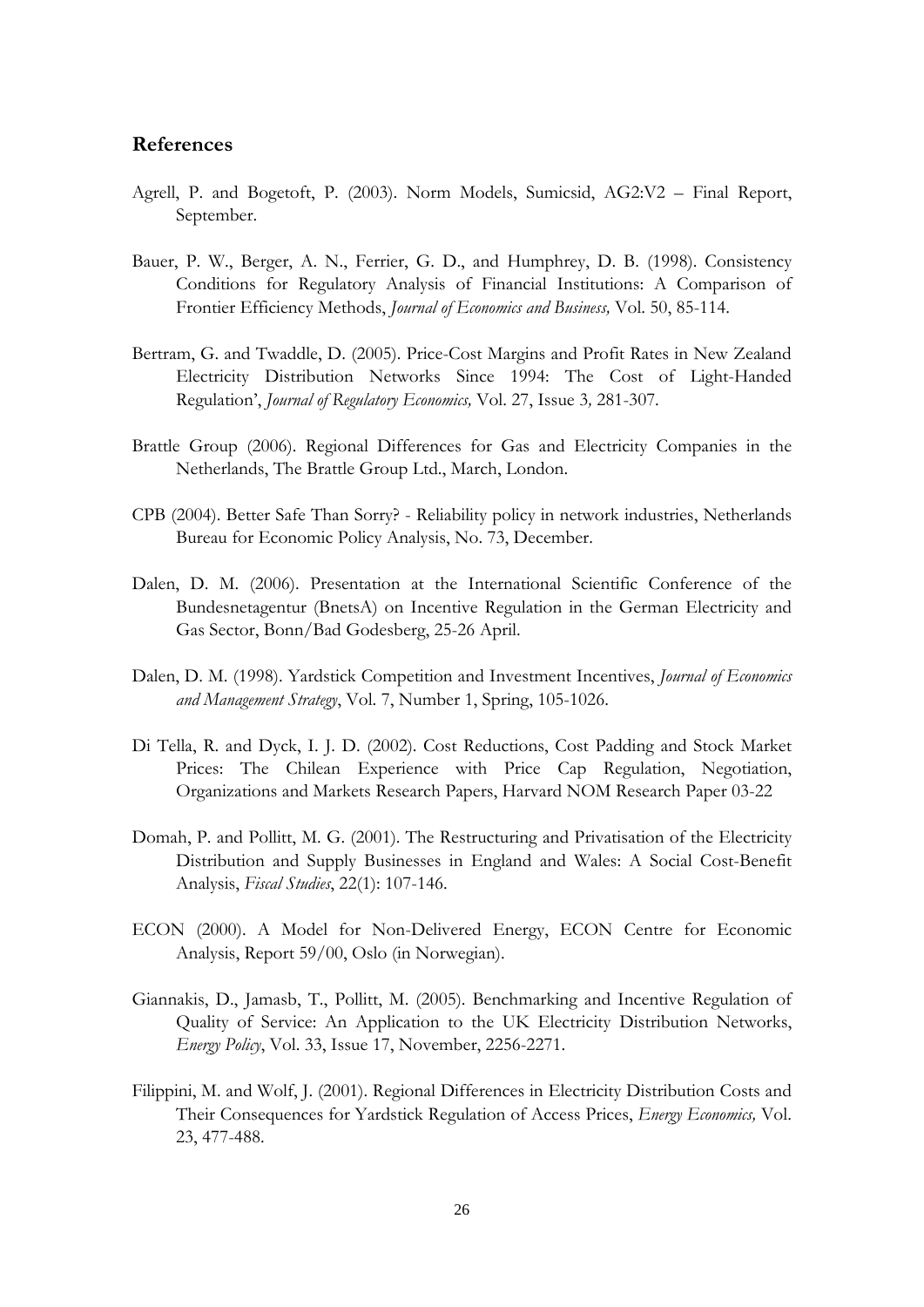- Jamasb, T., Neuhoff, K., Newbery, D., and Pollitt, M. (2005). Long-Term Framework for Electricity Distribution Charges, Report for the Office of Gas and Electricity Markets (Ofgem), March, London.
- Jamasb, T., Nillesen, P., and Pollitt, M. (2004). Strategic Behaviour under Regulatory Benchmarking, *Energy Economics*, Vol. 26, 825-843.
- Jamasb, T., Nillesen, P., and Pollitt, M. (2003). Gaming the Regulator: A Survey, *The Electricity Journal,* Vol. 16, Issue 10, December, 68-80.
- Jamasb, T., Nuttall, W. J., Pollitt, M. Eds. (2006). *Future Electricity Technologies and Systems*, Cambridge University Press: Cambridge.
- Jamasb, T. and Pollitt, M. (2001a). Benchmarking and Regulation: International Electricity Experience, *Utilities Policy*, Vol. 9, Issue 3, 107-130.
- Jamasb, T., and Pollitt, M. (2001b). Benchmarking and Regulation of Electricity Distribution and Transmission Utilities: Lessons from International Experience, DAE Working Paper 01/01, Department of Applied Economics, University of Cambridge.
- Jamasb, T. and Pollitt, M. (2005). Electricity Market Reform in the European Union: Review of Progress toward Liberalization and Integration. *The Energy Journal*, Vol. 26(Special Issue): 11-41.
- Jamasb, T. and Pollitt, M. (2007). Incentive Regulation of Electricity Distribution Networks: Lessons of Experience from Britain. *Energy Policy*, forthcoming.
- Johnstone, D. (2003). Replacement Cost Asset Valuation and the Regulation of Energy Infrastructure Tariffs: Theory and Practice in Australia. Centre for the Study of Regulated Industries. International Series 8.
- Larsson, M. B-O (2004). Nätnyttomodellen Från Insidan, Report prepared for The Swedish Energy Agency by MML Analys & Strategi AB. [in Swedish].
- Lindgren, S. and Mortensen, K. B. (2005). Deregulation-Management–Organisation– Skills, Special Report for Session 6, CIRED 18<sup>th</sup>. International Conference on Electricity Distribution, Turin, 6-9 June.
- Ofgem (2006). Our Energy Challenge: Ofgem's Response, Office of Gas and Electricity Markets, May, London.
- Ofgem (2004a). DPCR4 FBPQ Analysis and Capex Projections, Office of Gas and Electricity Markets, December, London.